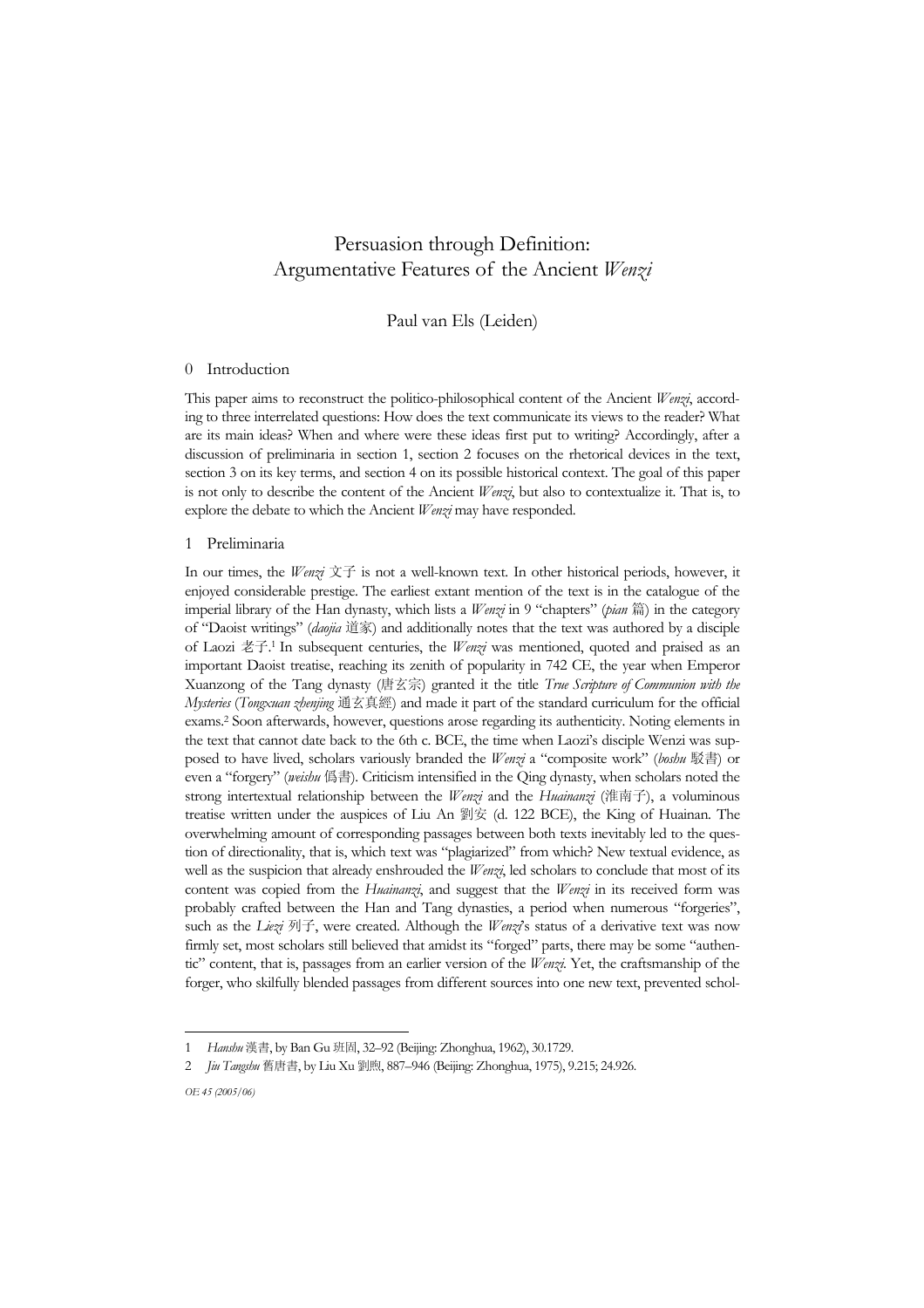ars from separating these "authentic" and "forged" parts. Instead, they simply rejected the *Wenzi* altogether as a secondary work of little importance.3

 The *Wenzi*'s fate changed in 1973, when archaeologists excavated a Han dynasty tomb near Dingzhou 定州 in Hebei 河北 province. The tomb, said to belong to Liu Xiu 劉脩, King Huai of Zhongshan 中山懷王 (d. 55 BCE), stored over a thousand inscribed bamboo strips.4 Unfortunately, the tomb had long ago been visited by robbers, whose torches caused a fire. As a result, an unknown number of bamboo strips were reduced to ashes, while surviving strips were charred, broken and thrown into disarray. After the surviving strips had been taken to Beijing 北京, a team of specialists started the painstaking work of numbering, analyzing and arranging them and transcribing all legible graphs. In 1976, a harsh fate befell the bamboo fragments again, when the devastating Tangshan 唐山 earthquake overturned the wooden storage chest, causing further damage to the fragments and additionally delaying work. In 1981, finally, the research team was able to publish a brief report of the excavation.<sup>5</sup> This is when the scholarly world first learned that the Dingzhou tomb yielded, among others, the remnants of a bamboo *Wenzi* manuscript. The news sent scholars into euphoria and refuelled academic interest in the text. Meanwhile, for reasons that remain unspecified, the Dingzhou project was halted soon after the 1981 publication, and enthused scholars had to wait until 1995 for the publication of the unearthed *Wenzi* bamboo strips in transcription.6

 The transcription shows the poor state of the disentombed *Wenzi* bamboo strips. Of the manuscript that was buried in the Former Han dynasty, only 277 charred bamboo fragments with 2.799 legible graphs survive. On some fragments, only two or three graphs can be read. Since many bamboo strips perished in the fire and surviving fragments often contain only segments of sentences, it is unclear how much of the original manuscript is lost. Moreover, as the fragments were found in disarray, the research team had no choice but to reconstruct the bamboo manuscript according to parallels in the transmitted text of the *Wenzi*, which may influence current understanding of the manuscript. Nonetheless, the unearthed bamboo strips deservedly caused great excitement in academe, for they have led to important insights regarding the textual history of the *Wenzi*.

 The first important insight offered by the Dingzhou discovery is that a text called *Wenzi* existed as early as the Former Han dynasty. The bamboo manuscript mentions only two protagonists: King Ping 平王, probably the first ruler of the Eastern Zhou dynasty, who poses over forty questions, and Wenzi, who duly proffers advice. 7 This setting, a discussion between a ruler

<sup>3</sup> For a detailed account of the reception history of the *Wenzi*, see Paul van Els, "The *Wenzi*: Creation and Manipulation of a Chinese Philosophical Text" (PhD diss., Leiden University, 2006), chapter 9.

<sup>4</sup> See *Wenwu* 7 (1976) for a preliminary description of the tomb and its discovery.

<sup>5</sup> See *Wenwu* 8 (1981) for the brief report of the excavation.

<sup>6</sup> See *Wenwu* 12 (1995) for the transcription of the *Wenzi* bamboo strips.

<sup>7</sup> The surviving bamboo fragments do not specify the identity of King Ping or Wenzi. In the centuries leading up to the Han dynasty, there were only two kings named Ping: King Ping of Zhou 周平王 (r. 770– 720 BCE) and King Ping of Chu 楚平王 (r. 528–516 BCE). Which of these two kings is meant in the bamboo manuscript? At a symposium devoted to the *Wenzi* in 1996, Wang Bo and Wei Qipeng independently called attention to one of the bamboo strips, on which the Wenzi character in the text addresses a "King of Heaven" 天王. As Wang and Wei point out, "King of Heaven" in pre-imperial literature strictly refers to monarchs of the Zhou house. Hence, King Ping probably refers to the first king of the Eastern Zhou and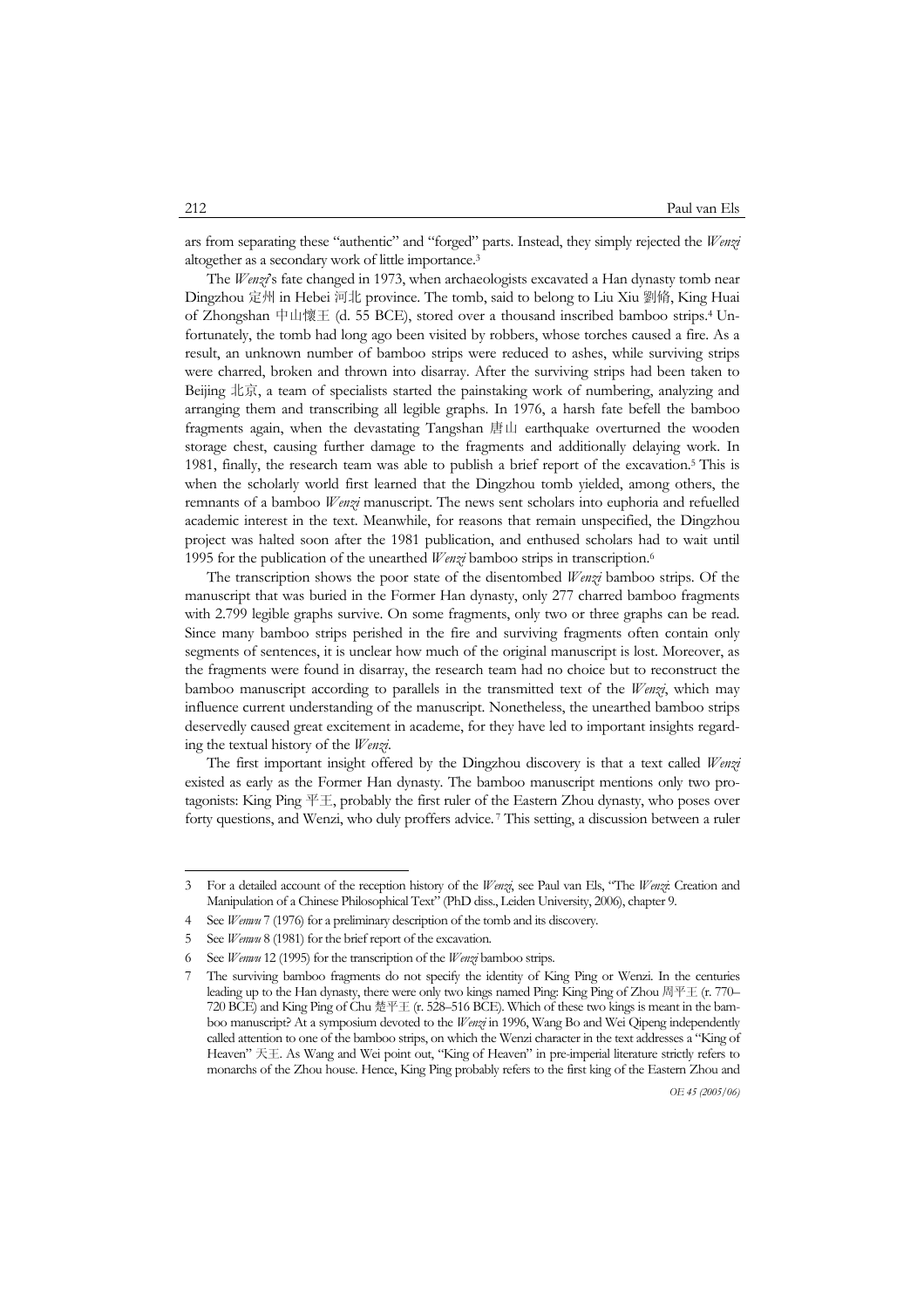

Figure 1: Select tracings of *Wenzi* bamboo strips (*Wenwu* 1995.12, p. 28)

Wenzi, therefore, may have been conceived as his advisor. Notably, the *Wenzi* postdates both kings named Ping by several centuries, and the discussion between King Ping and Wenzi is therefore no direct account of an actual meeting, but a historical setting created by an author who lived many centuries after the fictional event. Hence, the names of these two protagonists may be meaningful, and not chosen at random, as I will point out in section 4. See also Paul van Els, *The* Wenzi, 45–57; Wang Bo 王博, "Guanyu *Wenzi* de jige wenti" 關於《文子》的幾個問題, *Zhexue yu wenhua* 23.8 (1996), 1908–1913; Wei Qipeng 魏啟鵬, "*Wenzi* xueshu tanwei" 《文子》學術探微, *Zhexue yu wenhua* 23.9 (1996), 2018–2024.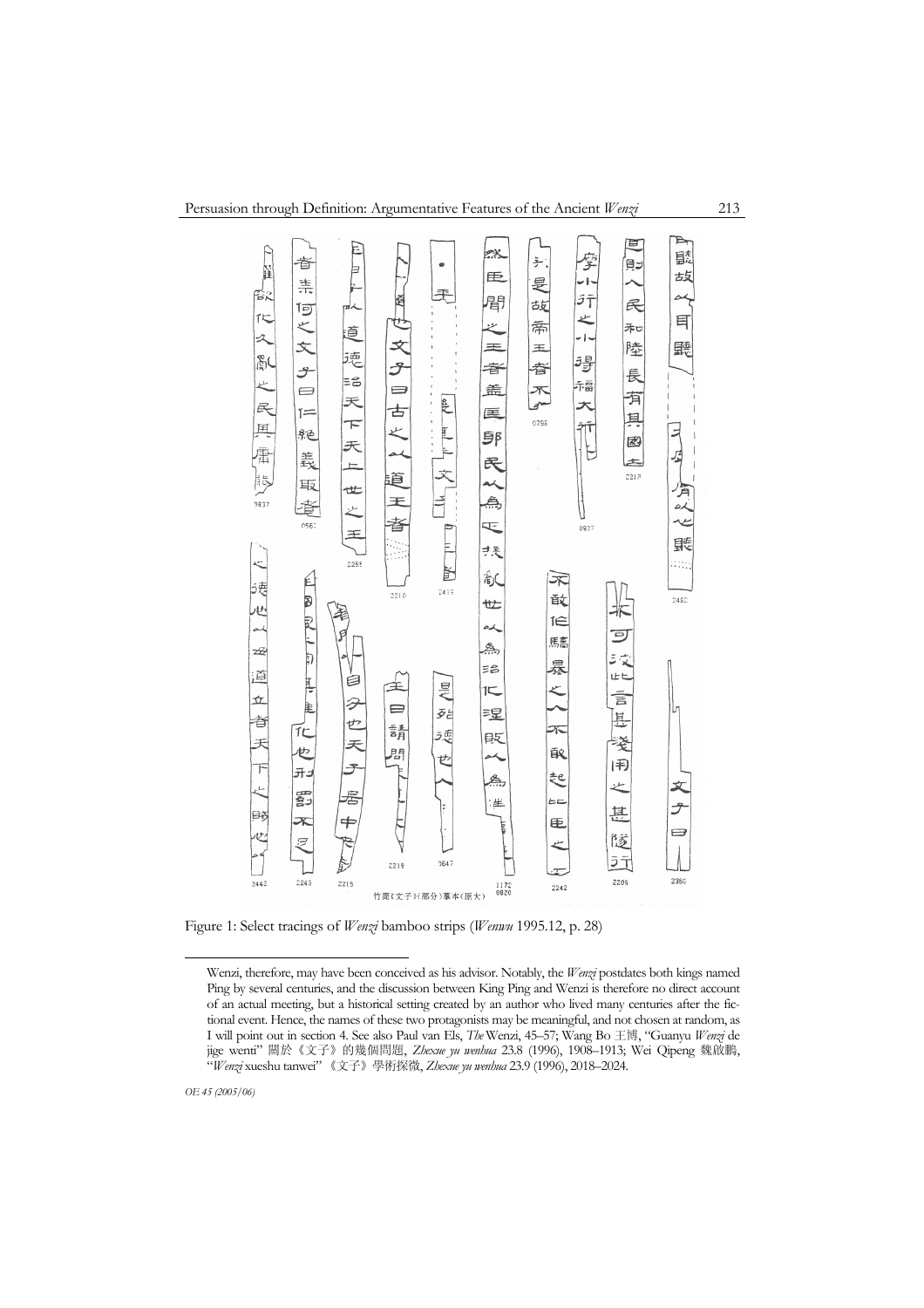and his advisor, is typical for early Chinese philosophical writings. Since a text was customarily named after its main protagonist, that is, the master whose views it enfolds, we would expect this manuscript to be called *Wenzi*. One bamboo strip indeed seems to mention *Wenzi* as the title. Strip #2465 reads: 文子上經聖□明王. 8 Li Xueqin, who first drew attention to this bamboo strip, reads the first two graphs as the overall title of the work ("the *Wenzi*" 文子), the next two graphs as a subsequent textual unit ("Upper Canon" 上經), and the last four graphs, including the indecipherable one, as two chapter titles ("Sageness and …" 聖□, "The Enlightened King" 明王).9 Since other readings of the bamboo strip in this context are unlikely, Li's interpretation is now widely accepted. Hence, by mentioning Wenzi over forty times as one of only two protagonists and by listing *Wenzi* as the title, the unearthed manuscript shows that a text called *Wenzi* existed as early as 55 BCE, the year when the Dingzhou tomb is said to have been sealed.

The second insight concerns the *Wenzi*'s date of composition. Whereas the closure of the tomb provides a concrete *terminus ante quem* for the bamboo manuscript and the text it represents, the *terminus a quo* of the text is more difficult to ascertain. When the news of the Dingzhou discovery was first heralded in 1981, many scholars, including Li Dingsheng, Wei Qipeng and Wu Xianqing, concluded that the *Wenzi* must be "a pre-Qin text" (先秦古籍), even though the brief report of the excavation contains no evidence to support this claim.10 The publication of the bamboo manuscript's transcription, in 1995, facilitates analysis of the text and contains clues, even if few and far between, which suggest a later date. As I will show further on, the manuscript frequently uses binominal compounds, such as "the Way and virtue" (*daode* 道德), which, as Liu Xiaogan shows, first appear in late Warring States texts.11 Also, the manuscript repeatedly quotes or paraphrases the *Laozi* and supposedly appeals to widespread veneration of that text, which, again, started in the late Warring States era and intensified in the Former Han dynasty. Moreover, scholars such as Wang Bo and Zhang Fengqian note that the manuscript speaks of "court invitations" (*chaoqing* 朝請), which, as Ho Che-wah points out, is a Han dynasty custom.12 Based on this and other textual evidence, these scholars conclude that the *Wenzi* dates to the Former Han dynasty, a view that gradually finds footing in *Wenzi*-scholarship. Hence, the text was probably authored between the beginning of the Former Han dynasty and the closure of the tomb, in 55 BCE, but a more precise date is difficult to establish.

 The third insight is that if Qing scholars were right (and we shall soon see that they were) in assuming that the *Wenzi* in its received form is a "forged" text, created after the Latter Han, then the bamboo manuscript, found in a tomb that was sealed in 55 BCE (i.e., several centuries prior to the major revision, or "forgery", of the *Wenzi*), probably represents an earlier stage of the *Wenzi*, before someone manipulated the text into its received form. We would then have to

 <sup>8</sup> The four-digit numbers in this paper, such as #2465, refer to the transcription of the *Wenzi* manuscript in *Wenwu*. The □ mark in the Chinese transcription represents an illegible graph.

 <sup>9</sup> Li Xueqin 李學勤, "Shilun Bajiaolang jian *Wenzi*" 試論八角廊簡《文子》, *Wenwu* 1 (1996), 38.

<sup>10</sup> Wu Xianqing 吳顯慶, "*Wenzi* zhengzhi bianzhengfa sixiang chutan" 《文子》政治辯證法思想初探, *Beijing daxue xuebao (zhexue shehui kexue ban)* 3 (1992), 69–74; Li Dingsheng 李定生, "Han Fei duguo *Wenzi*" 韓非讀 過《文子》, *Zhexue yu wenhua* 23.9 (1996), 1984–1992; Wei Qipeng 魏啟鵬, "*Wenzi* xueshu tanwei" 《文 子》學術探微, *Zhexue yu wenhua* 23.9 (1996), 2018–2024.

<sup>11</sup> Liu Xiaogan, *Classifying the Zhuangzi Chapters* (Ann Arbor: Center for Chinese Studies, 1994), 4–16.

<sup>12</sup> Wang Bo, "Guanyu *Wenzi*", 1910–1911; Zhang Fengqian 張豐乾, "Shilun zhujian *Wenzi* yu jinben *Wenzi* de guanxi" 試論竹簡《文子》與今本《文子》的關係, *Zhongguo shehui kexue* 2 (1998), 125–126; Ho Chewah 何志華, "Chutu *Wenzi* xinzheng" 出土《文子》新證, *Renwen zhongguo xuebao* 5 (1998), 156–157.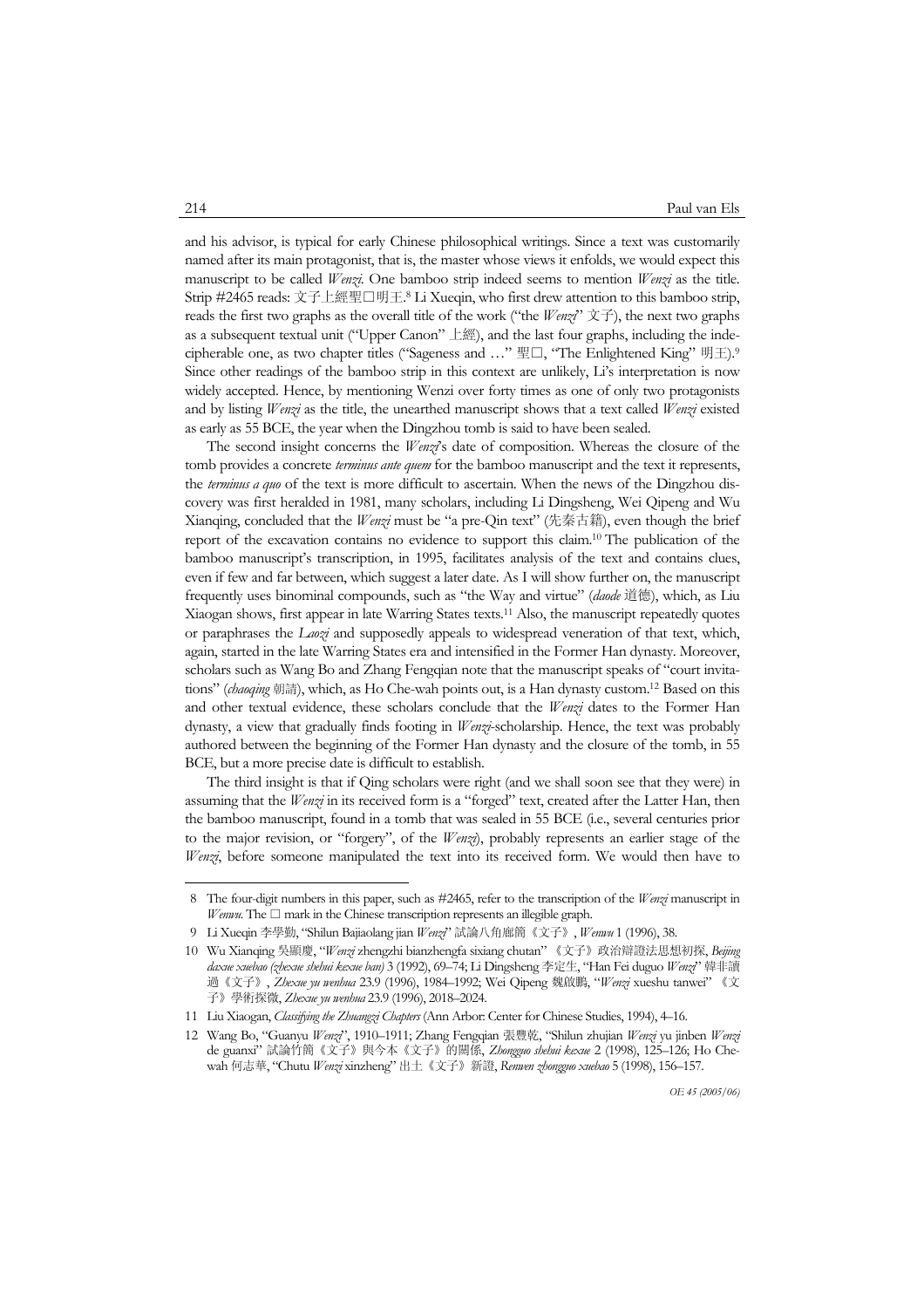distinguish, for clarity of discussion, between the various *Wenzi*'s. In keeping with Chinese scholarly practices, I collectively refer to transmitted versions of the *Wenzi* as the "Received *Wenzi*" (今 本文子); I use "Dingzhou *Wenzi*" (定州文子) to refer to the unearthed bamboo strips, as rearranged by the Dingzhou research team and published in transcription in 1995; and I refer to the hypothetical Urtext of the *Wenzi*, that is, the *Wenzi* that existed prior to the major revision, as the "Ancient *Wenzi*" (古本文子).13 The complexity of these three terms—Ancient *Wenzi*, Dingzhou *Wenzi*, Received *Wenzi*—will be discussed below, but first let us look at some differences between the bamboo manuscript and the received text, to see why Qing scholars were right.

 The fourth insight is that the unearthed manuscript differs fundamentally from the received text. In my view, the most striking differences are (1) their different protagonists; (2) their different number of chapters; (3) their different chapter titles; and (4) their mutually exclusive content.

 (1) Whereas the bamboo manuscript consists entirely of a dialogue between King Ping and Wenzi, the received text consists of monologues by Laozi, occasionally preceded by a question from Wenzi. Hence, it appears that in the process of revision, passages from an earlier version of the *Wenzi* were not copied verbatim, but changed in terms of their discursive structure, as well as in the names of the protagonists.

 (2) We do not know the chapter division in the bamboo *Wenzi* manuscript, but the Han dynasty imperial library catalogue mentions 9 "chapters" (*pian* 篇). By contrast, transmitted versions of the *Wenzi* are generally divided into 12 chapters. If the 9 chapters mentioned in the catalogue represent a standard division of the text in those days, and if "chapter" means the same in the catalogue and the received text, the two *Wenzi*'s (before and after revision) were probably divided into a different number of chapters.

 (3) The chapter titles in both *Wenzi*'s also appear to be different. For the bamboo manuscript, two chapter titles survive: "Sageness and …" and "The Enlightened King" (see bamboo strip #2465, above). These titles are both absent from the received text. Conversely, the twelve chapter titles in the Received *Wenzi*, including "The Origin of the Way" (*Daoyuan* 道原), "Pure Sincerity" (*Jingcheng* 精誠) and "Subtle Insight" (*Weiming* 微明), are not found on the surviving bamboo fragments.

 (4) The most striking difference between the bamboo manuscript and the received text, in my opinion, is their mutually exclusive content. If we map the unearthed manuscript onto the received text, we find that their mutually exclusive content considerably outweighs their matching content. Of the 277 surviving bamboo fragments, only 94 correspond to the transmitted text, the remaining 183 do not. If this ratio, based on the fragmentary manuscript, is representative, it would suggest that only one third of the Ancient *Wenzi* was copied into the Received *Wenzi*, and two thirds were not. (Unfortunately, we have no way of knowing what happened to content that was not selected in the process of the major *Wenzi* revision. Did the person, or persons, who revised the *Wenzi* discard this material? Or was the *Wenzi* no longer complete by the time of its revision?) If, conversely, we study the mutually exclusive content

<sup>13</sup> Note that neither "Ancient *Wenzi*" nor "Received *Wenzi*" refers to a specific text. These labels are mere umbrella terms that contain different versions and recensions. The Received *Wenzi* is transmitted in several lineages, each based on a different commentary. Of the Ancient *Wenzi* only one copy survives, the Dingzhou *Wenzi*, but if there were more extant copies, these might contain differences as well. I use the two labels to indicate that a text called *Wenzi* existed until the third century CE and that a different text with the same name but different content emerged after the major revision of the text. For details on the differences between the two *Wenzi*'s, see Paul van Els, *The* Wenzi, chapter 5.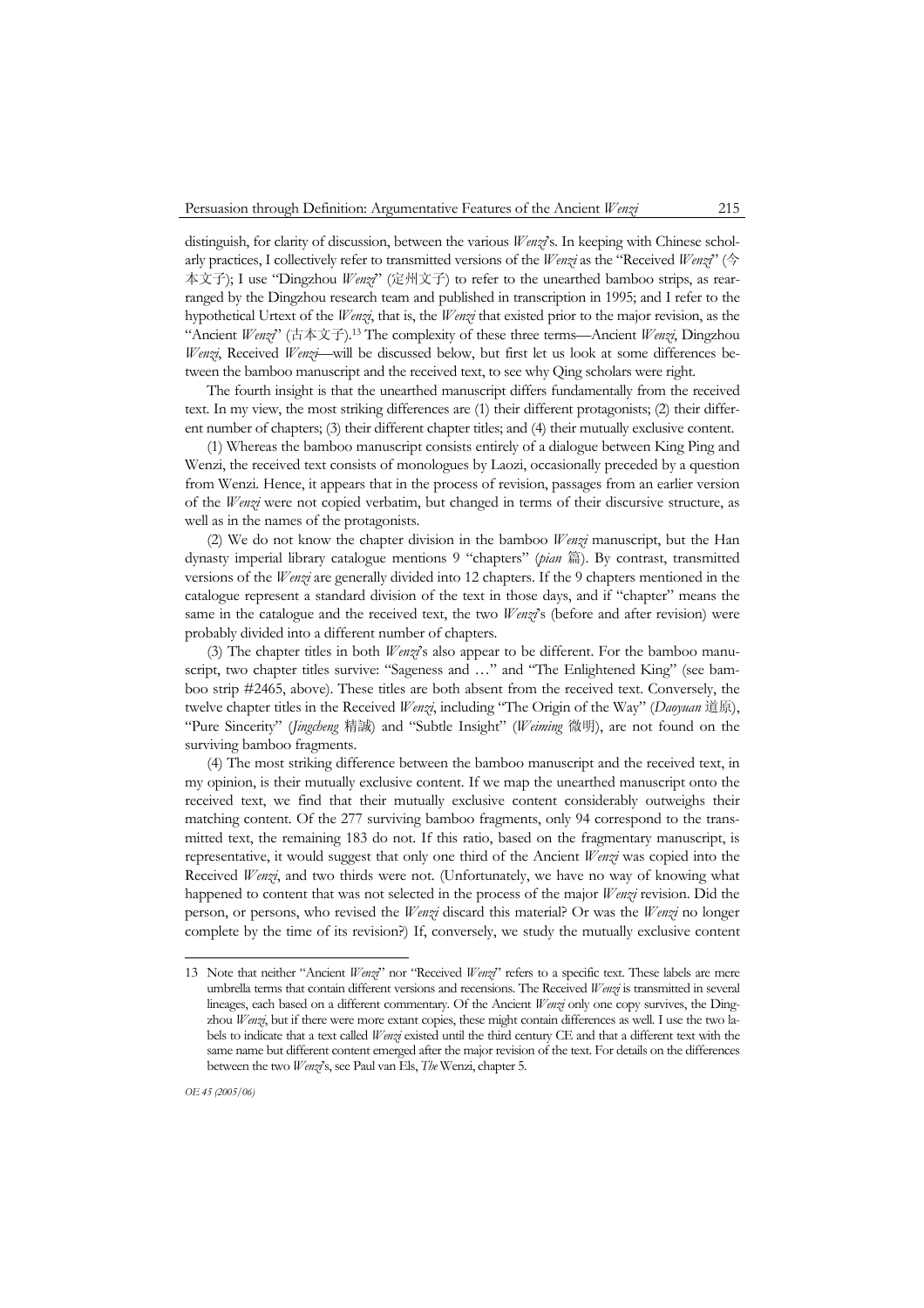from the viewpoint of the received text, which consists of nearly 40.000 graphs, we find that more than four fifths are demonstrably borrowed from the *Huainanzi*, and less than one fifth from the Ancient *Wenzi*, for these are passages with corresponding bamboo strips.14



Figure 2: The degree of correspondence between the Ancient *Wenzi*, the Dingzhou *Wenzi* and the Received *Wenzi*

Notably, the unearthed bamboo strips correspond to passages in the received text for which no counterpart exists in the *Huainanzi*, and vice versa. The 94 bamboo strips that correspond to the received text, correspond near-exclusively to chapter 5 and, more specifically, nearexclusively to the odd-numbered sections in chapter 5. The even-numbered sections in that chapter are demonstrably based on the *Huainanzi*, as Charles Le Blanc has shown.15

Ancient *Wenzi* 1 2 3 4 5 6 7 8 9 10 11 12 13 14 15 16 17 18 19 20 *Huainanzi*

Figure 3: Two different sources for the 20 sections in *Wenzi* 5

The extraordinary structure of *Wenzi* 5 shows that someone skilfully merged passages from two texts, the *Huainanzi* and the Ancient *Wenzi*, into one new chapter. This allows us, for the first time since its creation, to distinguish between passages from different origins in the received text, that is, between its "authentic" and "forged" parts. It turns out that only the above-mentioned nine sections in *Wenzi* 5 can be verifiably said to derive from the Ancient *Wenzi*; other sections in *Wenzi* 5 as well as sections in other chapters of the received text derive from other texts, mainly the *Huainanzi*.

 In sum, the discovery of 277 bamboo strips in the Dingzhou tomb confirms the suspicion of Qing scholars, namely, that the *Wenzi* in its received form is a "forgery", largely based on the *Huainanzi*, but also that a *Wenzi* existed prior to the revision, parts of which were copied into the received text. In other words, Qing scholars were right that the *Wenzi* has undergone a major

<sup>14</sup> Ding Yuanzhi calculates that the Received *Wenzi* contains circa 39.674 graphs and the *Huainanzi* circa 133.827 graphs, and that no less than 30.671 graphs occur in both texts. See Ding Yuanzhi 丁原植, *Wenzi xinlun* 文子新論, (Taipei: Wanjuanlou, 1999), 9.

<sup>15</sup> For a study of chapter 5 in the Received *Wenzi* and a French translation of the alternating sections, see Charles Le Blanc, *Le* Wen zi *à la lumière de l'histoire et de l'archéologie* (Montréal: l'Université de Montréal, 2000).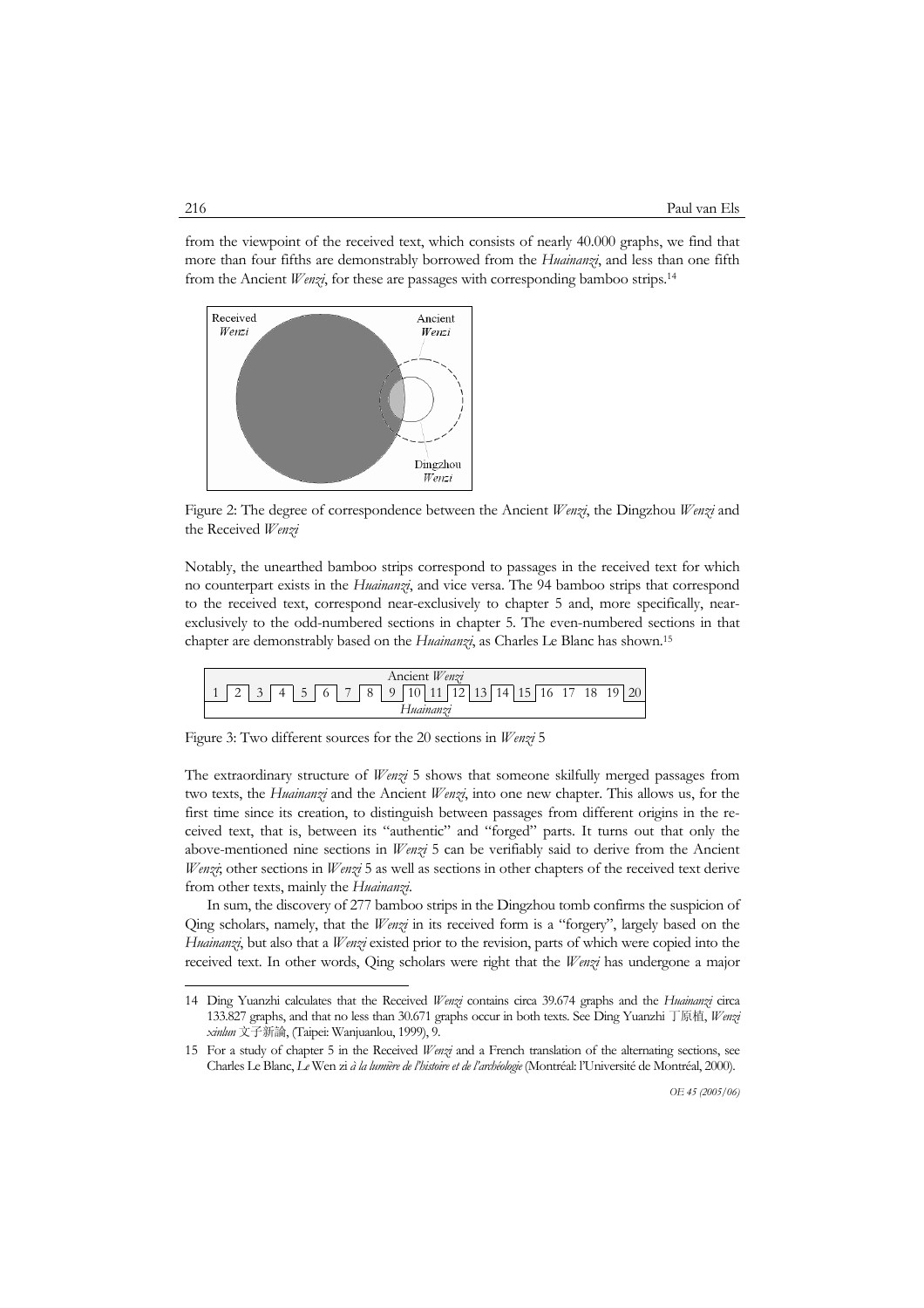revision – probably after the Latter Han dynasty, when the figure of Laozi grew in importance – which led to a related but fundamentally different text. Although the two *Wenzi*'s, before and after revision, have the same name and some shared content, the structural differences show that they were composed by different people, in different times, and for different purposes and audiences. In my view, this suggests that they should be treated as two distinct texts.

 The disentombed bamboo *Wenzi* manuscript offers a unique opportunity, unavailable to scholars until 1973, the year of the discovery, or even 1995, the year of the published transcription, to explore the content of the *Wenzi* as it existed in the Han dynasty, prior to the drastic revision. Despite the breathtaking potential of the bamboo manuscript, few scholars seized this opportunity. Those who do (e.g., Ding Yuanzhi, Zeng Chunhai, Zhang Fengqian, Zheng Guorui)<sup>16</sup> usually study one or several key terms, while paying little or no attention to rhetorical strategies in the text which, I believe, are fundamental to understanding its content. Moreover, most of them do not contextualize the Ancient *Wenzi*, that is, explore its content against the background of contemporary debates.

 My aim in this paper is to reconstruct the politico-philosophical content of the Ancient *Wenzi*. I make use of two sources: the unearthed bamboo strips (or Dingzhou *Wenzi*) and the related sections in the transmitted text (or Received *Wenzi*). Both sources are problematic.

 The Dingzhou *Wenzi* was entombed in the Former Han dynasty, long before the major revision of the *Wenzi*, only to surface again in 1973. It is apparently the most direct representation of the *Wenzi* as it existed in the Han dynasty, and my analysis is therefore primarily based on the unearthed material. However, there are two problems with this source. First, the relationship between the buried manuscript and its unearthed remnants. The unearthed bamboo strips are incomplete, damaged, and only partly legible. As a result, we do not know the original size of the *Wenzi* manuscript or the original order of the bamboo strips. Second, the relationship between the buried manuscript and other possible versions of the Ancient *Wenzi*. The manuscript placed in the Dingzhou tomb is only one copy of the *Wenzi* that circulated in the Han dynasty. Another copy existed in the imperial library, as evidenced by the *Wenzi* entry in the catalogue of imperial holdings, and there may conceivably have been other copies. We do not know how many copies there were and to what extent they differed from one another. Hence, caution is in order when taking the bamboo strips as a source for describing the contents of the Ancient *Wenzi*, that is, the *Wenzi* as it circulated in the Han dynasty, prior to revision, and any conclusion regarding the Ancient *Wenzi* as drawn from the bamboo strips remains tentative.

 Because of the fragmentary status of the disentombed manuscript, I also take into account passages in the Received *Wenzi* for which corresponding bamboo strips have been found, i.e., passages that are demonstrably based on an earlier version of the *Wenzi*. The relevant passages often contain a complete argument, offering additional insight in the content of the Ancient *Wenzi*. However, this source is also problematic, for these passages have been modified by an editor who used the Ancient *Wenzi* for his own agenda, as the fundamental differences between the bamboo manuscript and the received text show. Hence, caution is in order when

<sup>16</sup> Zeng Chuhai 曾春海, "Zhujian *Wenzi* yu Han chu daojia de 'wuwei' guan" 竹簡《文子》與漢初道家的 「無為」觀, *Zhexue yu wenhua* 23.9 (1996), 1954–1961; Zheng Guorui 鄭國瑞, Wenzi *yanjiu* 《文子》研究 (MA thesis, Guoli Zhongshan daxue, Gaoxiong, 1997); Ding Yuanzhi 丁原植, "Zhujian *Wenzi* zhexue sixiang tanxi" 竹簡《文子》哲學思想探析, *Daojia wenhua yanjiu* 18 (2000), 180–199; Zhang Fengqian 張豐 乾, *Zhujian* Wenzi *tanwei* 竹簡《文子》探微 (PhD diss., Chinese Academy of Social Sciences, Beijing, 2002).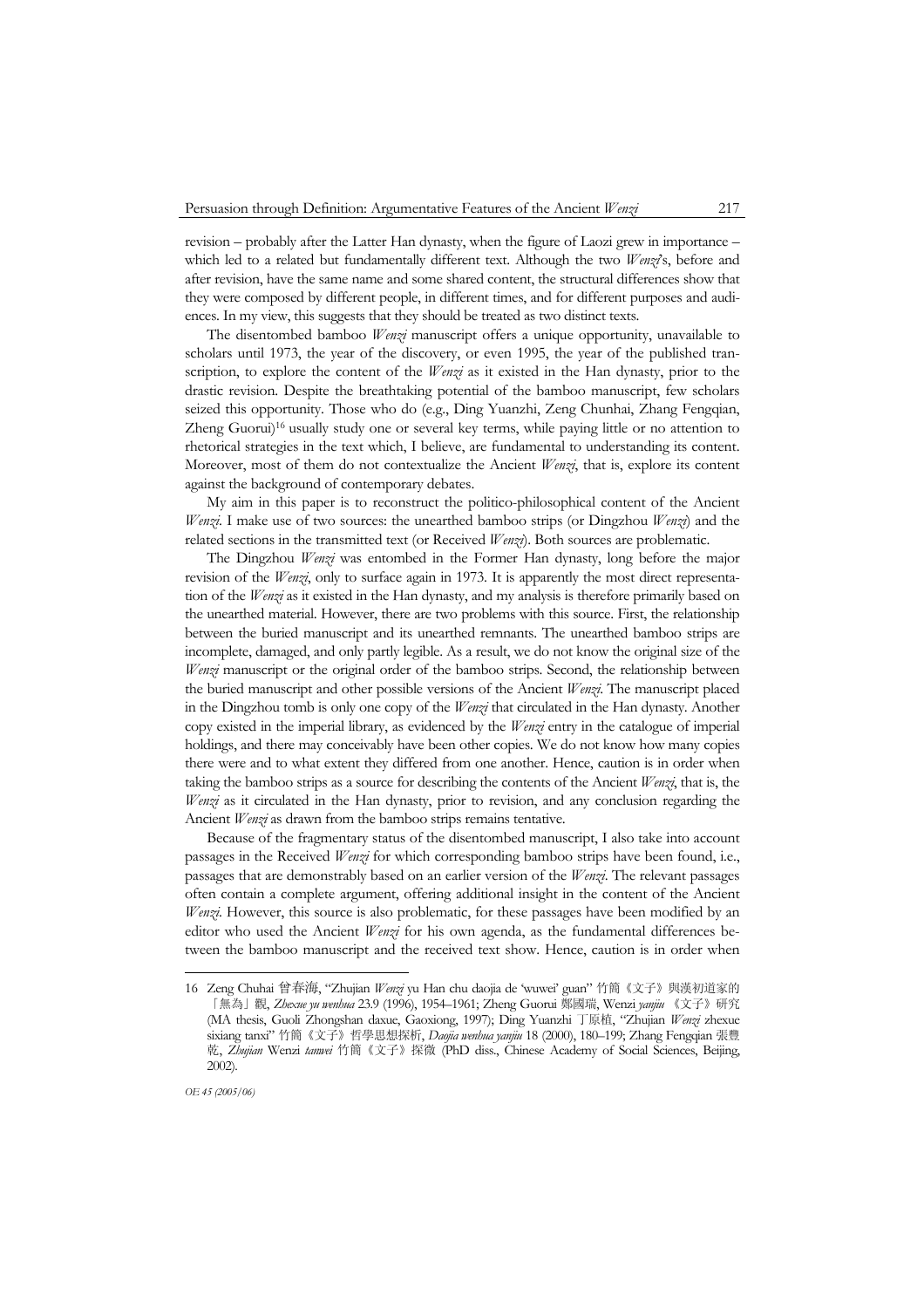taking the relevant sections in the received text as a source for describing the contents of the Ancient *Wenzi*, and any conclusion regarding the Ancient *Wenzi* as drawn from this source also remains speculative.

 Nevertheless, there are nearly one hundred bamboo strips that correspond to the relevant passages in the received text, which signals continuity in a shared ancestral line. They show that the Received *Wenzi* is based, if only for a small part, on a *Wenzi* that resembled the unearthed manuscript, which by the time of the revision peacefully resided in the Dingzhou tomb. Moreover, deviations between the two sources are often inconsequential and explicable, which indicates that both reflect the Ancient *Wenzi*, each in their own way. Hence, while I base my research primarily on the Dingzhou *Wenzi*, I occasionally refer to relevant passages in the Received *Wenzi* for further evidence.

# 2 Rhetorical Devices

Two distinctive features of the Dingzhou *Wenzi* facilitate examination and contextualization of the Ancient *Wenzi*'s main ideas. In the bamboo manuscript, we find an exceptional discursive structure and a selective range of quotations. Both features are part of a rhetorical strategy to persuade the reader of the text's main ideas.

### 2.1 Discursive Structure

-

The first distinctive feature of the Dingzhou *Wenzi* is that it consists entirely of a dialogue between King Ping and Wenzi, no other protagonists are mentioned on the surviving bamboo strips. The unearthed manuscript ascribes a good ninety statements to either protagonist and introduces each statement with the sober formulation "King Ping says" (平王曰) or "Wenzi says" (文子曰). King Ping never "inquires" (問曰), as do interlocutors in other texts; Wenzi never "answers" (答曰) and he "replies" (對曰) only once (on strip  $\#1061$ ).<sup>17</sup> The two protagonists' content of speech is likewise kept to a minimum. Their questions and answers are normally brief, to the point, and without excessive detail. King Ping's role is particularly limited. Occasionally, he makes longer statements, such as "You speak of governing the world by means of the Way and virtue, but the kings of the previous generations ..." (子以道德治天下, 夫上世之王, #2255), or a personal confession, such as "It is not yet clear to me" (吾未明也, #2214). Over two thirds of all his questions, however, are in one of these four standard formulations:

| May I ask about $\ldots$ ?         | 請問 ?     |
|------------------------------------|----------|
| What is meant by  ?                | 何謂 ?     |
| What is $\dots \dots \dots$ like ? | ………… 何如? |
| What about $\dots\dots\dots$ ?     | 奈何?      |

These strips  $(\#2219, \#2310, \#0885, \text{ respectively})^{18}$  may serve as examples of King Ping's formulaic questions:

<sup>17</sup> Perhaps more so than in other texts, one would be inclined to treat the graph  $\Box$  simply as a colon introducing direct speech and leave it untranslated. For stylistic considerations, however, I still choose to render it as "asked" and "answered", respectively.

<sup>18</sup> Since the bamboo strips of the Dingzhou cache were found in disarray, the research team assigned a sequential number to each strip before arranging them into texts. This explains why *Wenzi* strips are not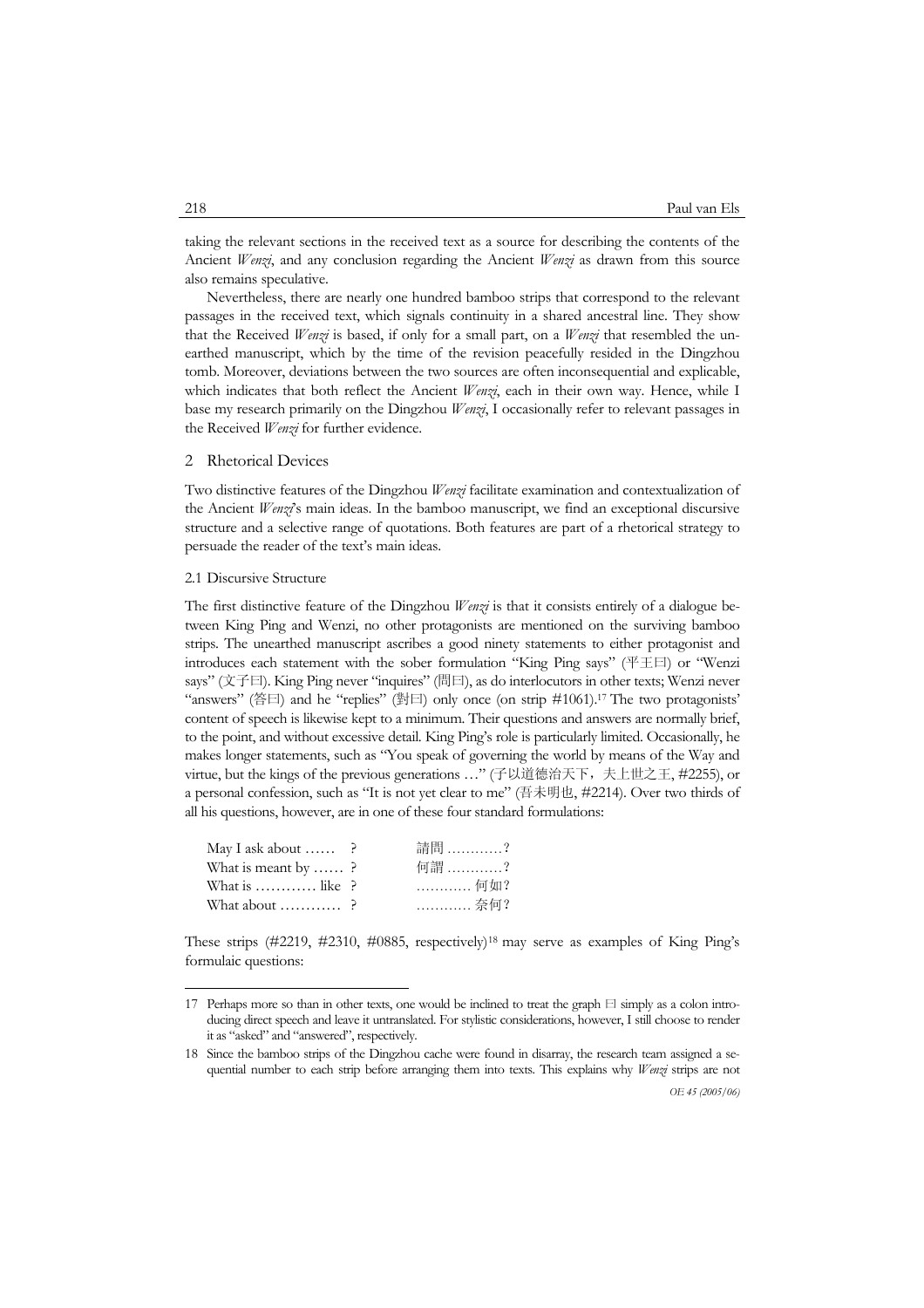[道。"平]王曰: "請問天道?"文[子曰: "天之] Way [of Heaven]." King Ping asked: "May I ask about Heaven's Way?" Wenzi answered: "The [Way of] Heaven [教]化之。"平王曰﹕"何謂以教化之?"文子 transform them through education." King Ping asked: "What is meant by transforming them through education?" Wenzi 平王曰: "為正(政)奈何?"文[子曰: "御之以道□] King Ping asked: "What about carrying out government?" Wenzi answered: "Steer them by means of the Way [X]

These examples show not only the formulaic nature of King Ping's questions, but also the high frequency of interaction between the two protagonists. A typical discussion between King Ping and Wenzi consists of the former's standardized questions followed by the latter's concise answers. Take, for instance, these three bamboo fragments (#2246, #0607, #2240), which, in my view, should be read in succession, as they form a discussion on the meaning of "all things":

文子曰: "一者, 萬物之始也。"平王曰: "[何] Wenzi answered: "The One is the beginning of all things." King Ping asked: "What [is meant by] 萬物"。文子曰:"萬物者天地之謂也。 'all things'?" Wenzi answered: "'All things' refers to heaven and earth." 曰: "何謂萬物, 何謂天地?"文子曰: "王者 [King Ping] asked: "What is meant by 'all things' and what is meant by 'heaven and earth'?" Wenzi answered: "As for the king,

We do not know whether these three fragments were originally part of one argumentative unit, but from the view point of argumentation, their rearrangement as consecutive strips does not seem implausible.

 In the repeated interaction between both interlocutors, it almost seems as if King Ping's succinct and highly formalized questions merely serve to highlight the topic of discussion. Note also the nominalizing particle 者 *zhe* at the beginning of Wenzi's answers: "as for the One, …" (一者); "as for all things, …" (萬物者), "as for the king, …" (王者), which likewise serves as a topic-marker. Because of this topic-marking, it is tempting to see the Ancient *Wenzi* as a dictionary or an encyclopaedia in which entries are highlighted by a discursive structure. We could re-write the discussion on "all things" according to modern lexicographic standards:

numbered consecutively. In the examples throughout this paper, square brackets enclosing Chinese graphs indicate that these graphs were present on the bamboo strips, but are no longer legible after the Tangshan earthquake caused further damage to the strips. These graphs are now available in transcription only, on note cards made prior to the quake. Graphs between round brackets are readings suggested by the editors of the transcription. For example, 刑(形) means that the graph 刑 *xing* "punishment" on the bamboo strip should be read as  $\mathcal W$  *xing* "form". Illegible graphs on bamboo strips are represented as  $\square$  in the Chinese transcription and as [X] in my translation; the number of  $\square$  and X equals the number of illegible graphs. Occasionally, when the meaning of illegible graphs, or graphs that do not appear on the bamboo strip, can be inferred from the context or from the parallel in the received text, I have inserted such inferences in my translation, between square brackets. Finally, the symbol ∥ represents traces of silk thread that were used to bundle the text.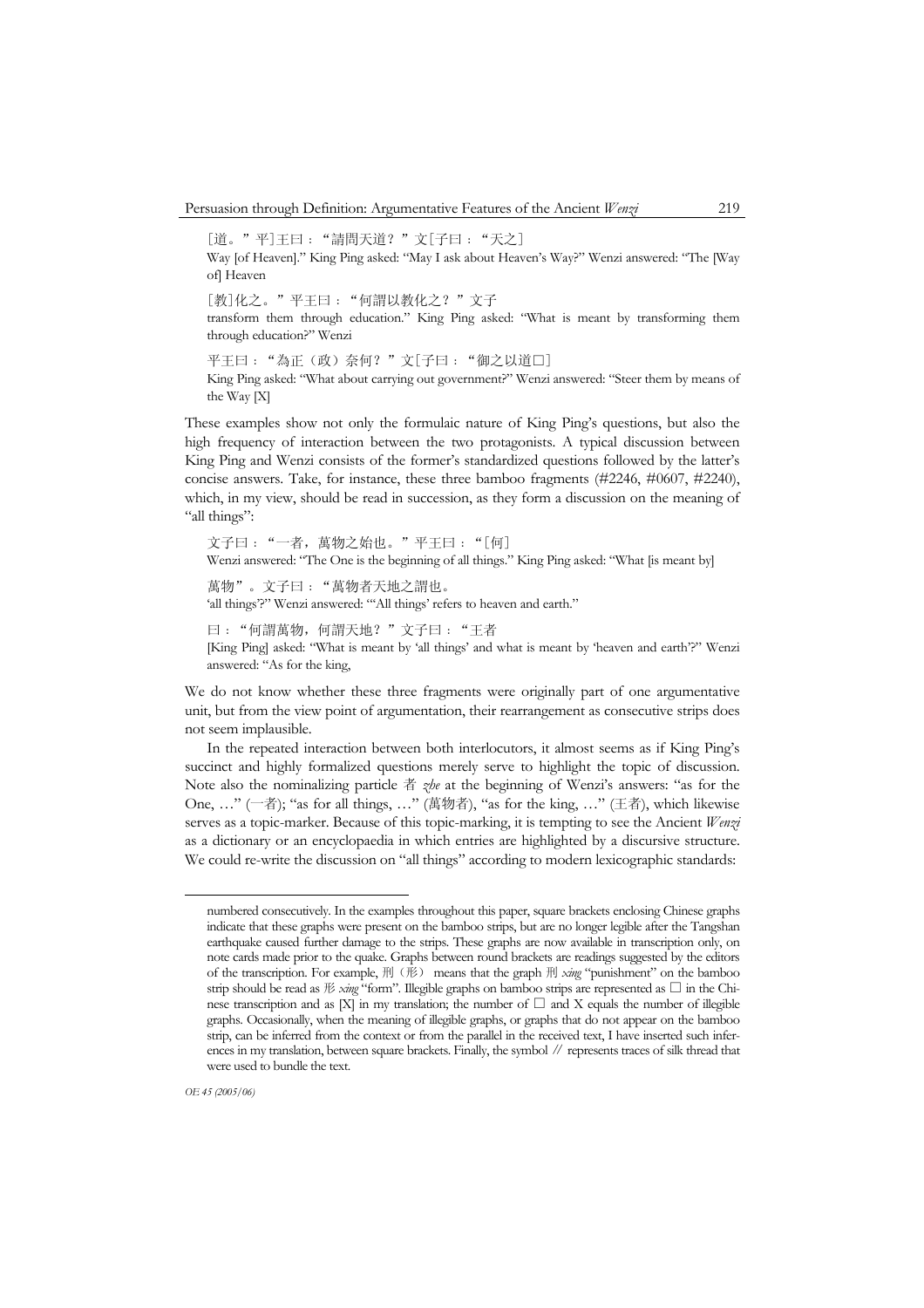【一】 一者,萬物之始也。 The One The One is the beginning of all things. 【萬物】 萬物者,天地之謂也。 All Things All Things refers to heaven and earth.

The bamboo manuscript, with its distinctive discursive structure of repeatedly alternating concise questions and answers, suggests that the Ancient *Wenzi* bears some resemblance to a repository of pre-Han thought. However, its choice of highlighted entries is selective (see the next section) and its explanations of selected terms are neither objective nor descriptive, but normative attitude-shaping valuations. Hence, the discursive structure is clearly part of a rhetorical strategy. The text intends to impress the reader with a display of encyclopaedic knowledge and to influence the reader through what Charles Stevenson has called "persuasive definitions", which give new conceptual meanings to familiar words without substantially changing their emotive meaning, and which are used with the conscious or unconscious purpose of changing the direction of people's interests.19 In this respect, the Ancient *Wenzi* is perhaps best compared to a catechism, which summarizes the Christian doctrine in the form of questions and answers. Note the coincidental resemblance between the passage on "all things" in the Ancient *Wenzi* and this passage from the Baltimore Catechism:

- 1. Q. Who made the world? A. God made the world.
- 2. Q. Who is God?

A. God is the Creator of heaven and earth, and of all things.

Catechisms are doctrinal manuals that tell the disciple what to believe. The Ancient *Wenzi*, similarly, contains the author's worldview and its discursive structure forces the reader to accept this view. There is little room for argumentation in the text, as the resoluteness of Wenzi's answers does not allow divergent interpretation. King Ping asks about a term, Wenzi presents his view as a universal, objective definition and, hence, as the only possible interpretation of the term under discussion. Like King Ping, the reader is meant to be persuaded by Wenzi's resolute and definite reply.

# 2.2 Select Quotations

j

The second distinctive feature of the Dingzhou *Wenzi* is that the preserved bamboo strips do not mention any thinker or text by name. The only explicit quotations are from "a saying" (*ci* 辭), "a tradition" (*chuan* 傳) or "a decree" (*ming* 命), as on strip #0565:

之也。"文子曰:"臣聞傳曰致功之道 it." Wenzi answered: "I have heard of a tradition which says that the way of bringing about achievements …"

The sources of these sayings, traditions or decrees are unclear, mainly because the bamboo fragments normally contain only part of the quotation.

 In addition to explicit but untraceable quotations, the bamboo manuscript also contains implicit, traceable references to other texts. Two examples:

<sup>19</sup> Charles Leslie Stevenson, "Persuasive Definitions," *Mind* 47 (1938), 331.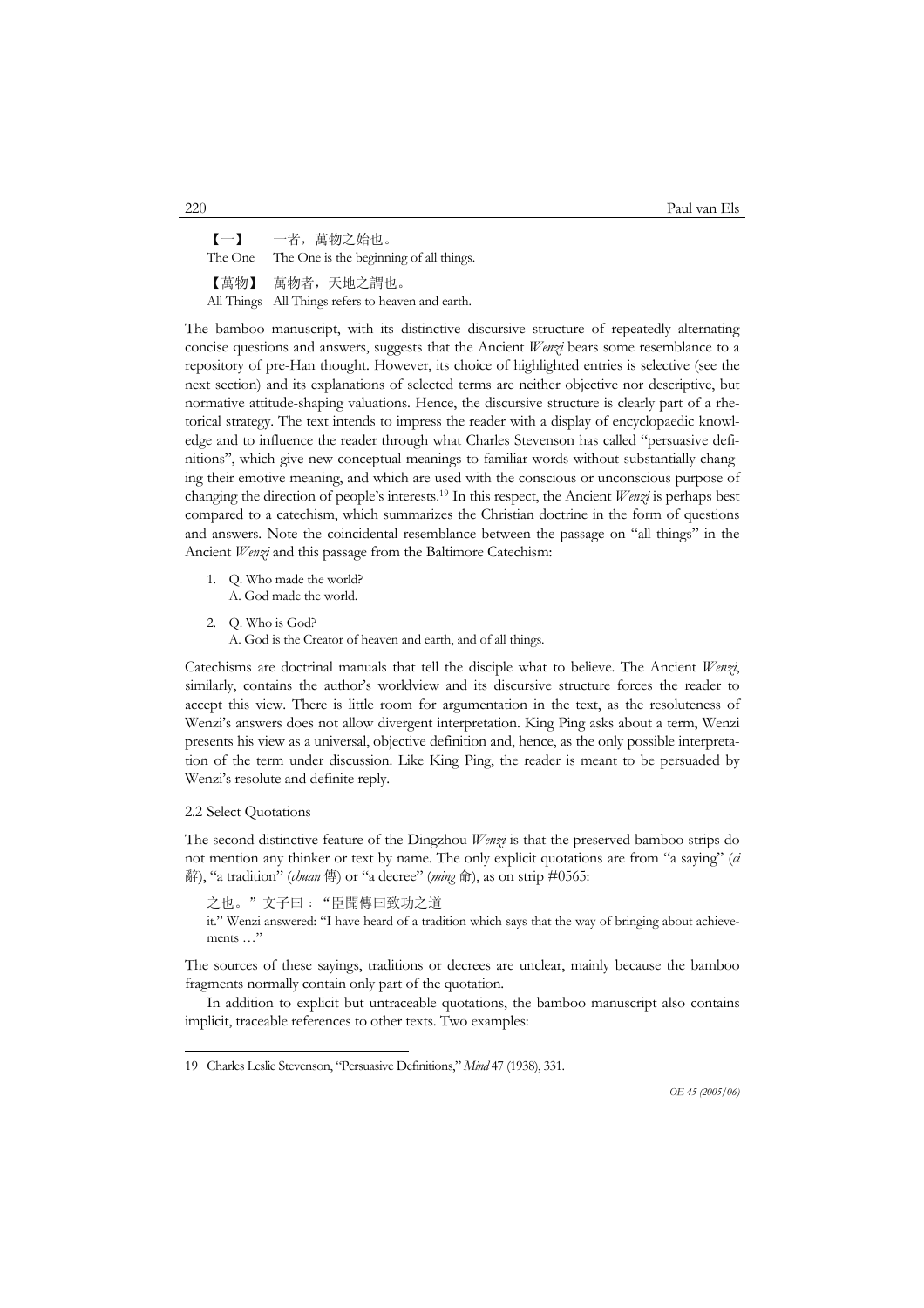(1) The manuscript contains the parallel phrases "to hear something and recognize it, is sageness" (聞而知之, 聖也) and "to see something and recognize it, is wisdom" (見而知之, 智也).20 While shorter versions of these phrases occur in the *Mencius*, the exact same phrases occur in another recently discovered text, the *Essay on the Five Conducts* (*Wuxing pian* 五行篇), of which a silk manuscript was found in Mawangdui 馬王堆 in 1973 and a bamboo manuscript in Guodian 郭店 in 1993.21 Given that both the *Mencius* and the *Five Conducts* predate the Ancient *Wenzi*, the latter probably borrowed the two phrases from a discourse that included either or both of these two texts.22 Notably, it uses the phrases in a different context, as I will show in section 3.3.

 (2) Bamboo strip #0937 of the Dingzhou *Wenzi* says of the Way that "when it is practiced a little, there is some prosperity; when it is practiced abundantly, there is great prosperity" ( $\Diamond$ ) 行之小得福,大行之大得福). This echoes statements in other texts, such as the *Guanzi* 管子, which says of the Way that "when a little of it is grasped, there is some prosperity; when a great deal is grasped, there is great prosperity" (小取焉則小得福,大取焉則大得福).23 The resemblance between these lines in both texts is too close to be incidental. The Ancient *Wenzi*, which probably dates from the Former Han, may have borrowed this statement from the *Guanzi* or a related text as an elegant manner of expressing the importance of full adherence to the Way.

 Overall, borrowings from other texts in the Dingzhou *Wenzi* are scarce, but there is one exception: the *Laozi*. 24 Many distinct parallels between the two texts can be observed. Take, for instance, strip #0870:

地大器也,不可執,不可為,為者販(敗),執者失 earth is a large vessel that cannot be held on to and cannot be acted on. Whoever acts on it will ruin it; whoever holds on to it will lose  $[it]^{25}$ 

j

<sup>20</sup> These phrases occur on strips #0896/1193, #0765, #0803 and #0834. Unfortunately, the heads of the latter two strips are broken and the remaining bamboo fragments now start with "is wisdom" 知(智)也. The corresponding passage in the received text shows that this phrase was preceded by "to see something and recognize it" 見而知之, as also expected from the parallelism.

<sup>21</sup> The phrases 聞而知之 and 見而知之 occur in *Mencius* 7B38, but not in connection with the concepts of sageness and wisdom. As they occur in the *Mencius*, these phrases demand a different translation. Lau interprets the phrases as knowing exemplary rulers personally versus knowing them by reputation, respectively. D.C. Lau, *Mencius* (London: Penguin Books, 1970), 204.

<sup>22</sup> Notably, the Guodian tomb, which stored the earliest known manuscript of the *Five Conducts*, was closed long before the Han dynasty.

<sup>23</sup> *Guanzi* 38, Cf. *Guanzi: Political, Economic, and Philosophical Essays from Early China*, trans. W. Allyn Rickett, Volume II (Princeton, NJ: Princeton University, 1998), 88. A similar statement appears in *Guanzi* 42; see Rickett, *Guanzi*, 133 n. 33. Notably, *Guanzi* 38 and 42 belong to the four so-called mystical chapters in the *Guanzi*, which are textually and ideologically related to the *Laozi*, the *Four Canons* and other works. See Harold D. Roth, *Original Tao: Inward Training (Nei-Yeh) and the Foundations of Taoist Mysticism* (New York: Columbia University, 1999).

<sup>24</sup> My translations of *Laozi* passages throughout this paper are based on D.C. Lau, *Tao Te Ching* (London: Penguin Classics, 1963).

<sup>25</sup> The head of this bamboo fragment did not survive. The initial graph 地 *di*, "earth", on the surviving fragment was probably preceded by 天 *tian*, "heaven", to make the statement "[heaven and] earth are a large vessel". The graph 地 *di*, "earth", in 天地 *tiandi*, "heaven and earth", appears to be a scribal error, because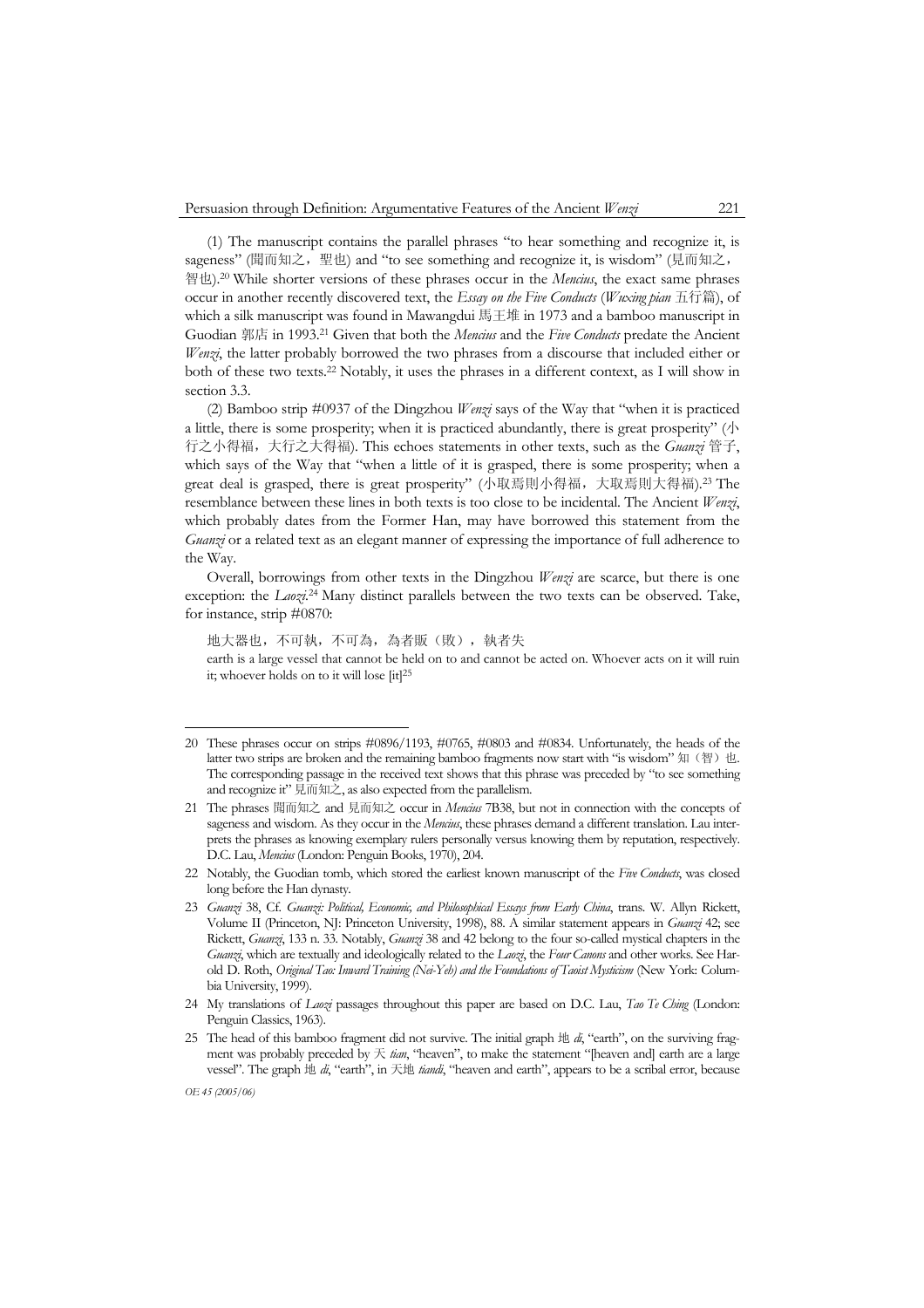This is an obvious reference to *Laozi* 29, which, in its received form, reads: "The world is a sacred vessel that cannot be acted on. Whoever acts on it will ruin it; whoever holds on to it will lose it." (天下神器,不可為也,為者敗之,執者失之). Despite minor variations in their respective wording, the message of both texts is the same: the ruler should not try to actively control the empire, but allow government to follow the natural course of things. The idea of non-purposive action recurs on strip #0916, which also borrows imagery from the *Laozi*:

江海以此道為百谷王,故能久長功。

The rivers and seas are kings of the hundred valleys because of this Way. Therefore they can extend their achievements for a long time

This statement alludes to *Laozi* 66: "The rivers and seas are able to be kings of the hundred valleys because they excel in taking the lower position. Hence they are able to be kings of the hundred valleys." (江海所以能為百谷王,以其善下之,故能為百谷王). In both texts, the rivers and seas are praised because they non-purposively flow downhill, thereby accumulating ever larger amounts of water from tributaries and eventually ending up as huge masses of water before they discharge into the ocean. The image of rivers and seas serves as a metaphor for the ruler who should strive to go with the flow and thereby non-purposively gain the support of the masses. Another link between the two texts can be found on strip #0595 of the Dingzhou *Wenzi*:

觀之,難事,道「于易也;大事,道于細也。]

Looking at it [from this point of view]: the way to accomplish difficult things is in the easy; the way to accomplish big things in the small.

This is reminiscent of *Laozi* 63: "Difficult things in the world must have their beginnings in the easy; big things must have their beginnings in the small." (天下難事, 必作於易;天下大 事,必作於細). Again, while their wording differs slightly, the underlying message of both texts is the same: to accomplish large and complex things, one must start with small and easy things. The idea of achieving one thing while focusing on the exact opposite is a central theme in the Ancient *Wenzi*. For example, strips #0926 and #0813 deal with the related issue of becoming grand and exalted, a major concern for every ruler, hence King Ping's inquiry:

大者,損有損之;持高者,下有下之。

those who [hold on to] grandeur, reduce themselves and reduce even more; those who hold on to exaltation, lower themselves and lower even more

□曰﹕"何謂損有損之,下有下之?"文

[Ping] asked: "What is meant by 'reducing and reducing even more, lowering and lowering even more'?" Wen[zi answered]

The idea of continuous reduction derives from *Laozi* 48: "In the pursuit of the Way, one reduces [one's deeds] and reduces them even more, until one reaches the state of non-purposive action." (為道日損,損之又損之,以至於無為). While this *Laozi* passage places the pursuit of the Way in opposition to the pursuit of learning, an opposition that is not present on the Dingzhou *Wenzi* bamboo fragments, the idea of continuous reduction to reach something grand is shared by both texts.

the corresponding passage in the received text writes 天下 *tianxia*, "all under heaven", or "the world" instead, as it claims that "the world is a large vessel", which is close to the *Laozi* version.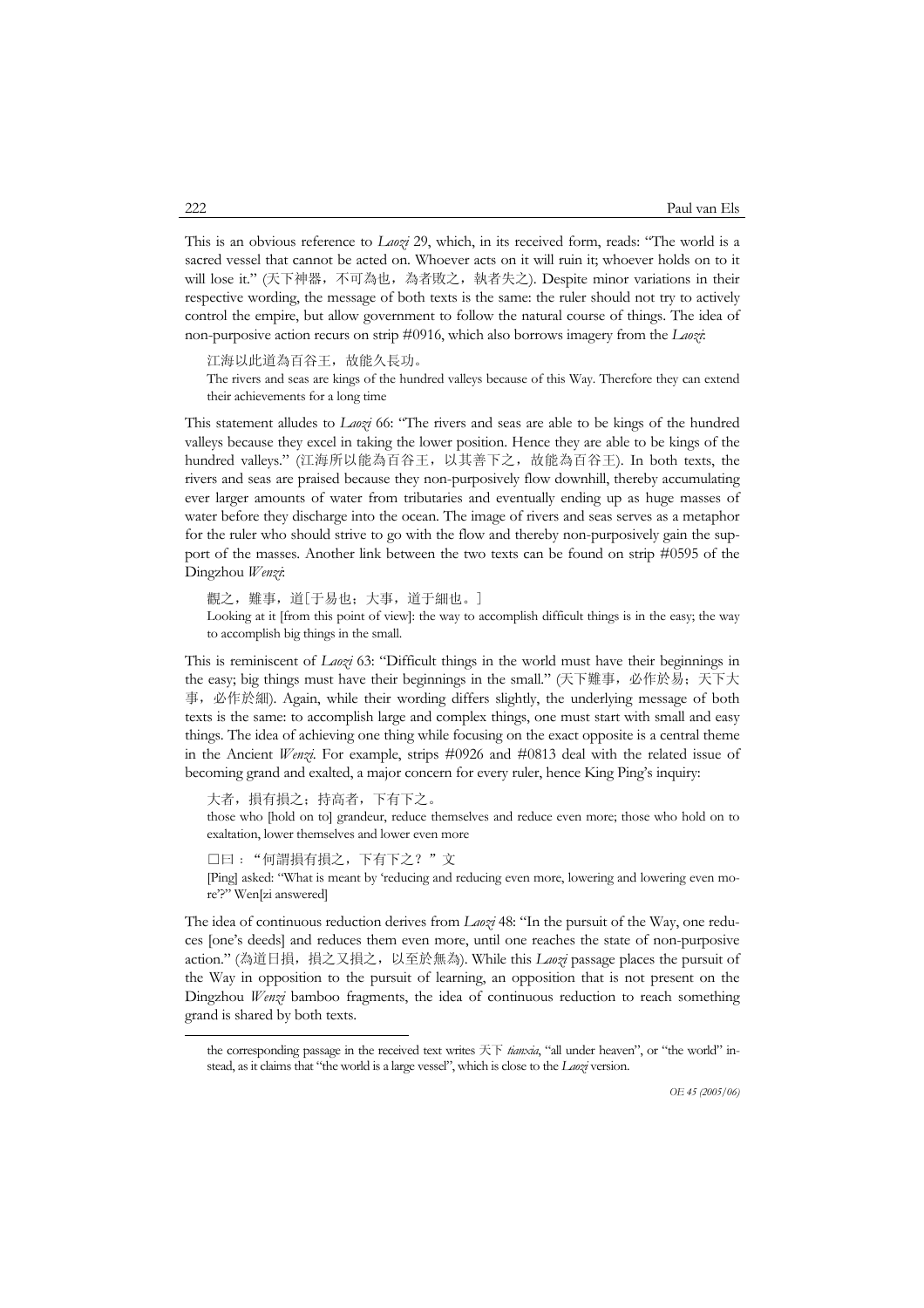Obviously, implicit but apparent references to the *Laozi* in the Dingzhou *Wenzi* are plentiful. In fact, Ding Sixin lists no fewer than fifty bamboo strips which, in his view, quote the Laozi<sup>26</sup> Although not all of the fifty strips can be plausibly or exclusively associated to the *Laozi*, the profusion of unmistakable links between the two texts is revealing. In my view, these textual references indicate that the Ancient *Wenzi* is profoundly inspired by the *Laozi*, and appears to borrow authority from that text.

 In the Former Han dynasty, the text now known as the *Laozi* rapidly grew in importance. The two *Laozi* manuscripts discovered in the Mawangdui tomb, sealed in 168 BCE, may bear witness to the fact. Authors of the early Former Han readily seized on its popularity for their own purposes. Quoting the *Laozi* rendered an air of authority to their writings. Accordingly, the bamboo *Wenzi*'s many references to the *Laozi* can be seen as a rhetorical device to facilitate acceptance of its ideas. Readers who revere the *Laozi* will be more inclined to accept the views of the *Wenzi*.

 In Former Han times, texts quoted not only the *Laozi*, but also other authoritative sources, such as the *Odes* (*Shi* 詩) or *Documents* (*Shu* 書). In some cases, the nature of these quotations differs. For example, Charles Le Blanc argues that quotations from the *Odes* or *Documents* in the *Huainanzi* are mainly ornamental, that is, they play no role as directive ideas or argumentative principles and could even be dropped from the text at no loss of understanding, but quotations from the *Laozi*, on the other hand, are functional, that is, they are fully integrated in the arguments of the *Huainanzi*. 27 In a similar vein, whereas no references to the *Odes*, the *Documents* or other canonical texts have been found on the surviving Dingzhou *Wenzi* bamboo strips, its frequent allusions to the *Laozi* form an integral part of the discussion, as King Ping's query on "reducing and reducing even more" shows.

 Judging by the abundance of references to the *Laozi* and the near-absence of intertextual links with other texts, the *Laozi* served as the primary source of inspiration for the Ancient *Wenzi*. But differences between the two texts are also notable. The Ancient *Wenzi*'s treatment of the *Laozi* is neither exhaustive not systematic. Typical *Laozi* terms, such as "simplicity" (*pu* 朴), "spontaneity" (*ziran* 自然) and "knowing contentment" (*zhi zu* 知足), are not mentioned on the surviving bamboo strips. Moreover, the Ancient *Wenzi* embraces terms that the *Laozi* rejects, such as humaneness, righteousness and wisdom. Hence, it seems that indebtedness to the *Laozi* did not stop the author of the Ancient *Wenzi* from promoting ideas that run counter to its main source, as I will show in the next sections. As Aristotle would have put it, I love my teacher, Plato, but I love the truth even more.

# 3 Key Terms

The Ancient *Wenzi*'s exceptional discursive structure of succinct and frequently alternating questions and answers facilitates discussion of a multiplicity of terms. In the previous examples, King Ping asked about "the One" (*yizhe* 一者), "all things" (*wanwu* 萬物), "the Way of Heaven" (*tiandao* 天道), "heaven and earth" (*tiandi* 天地), "transformation through education" (*jiaohua* 教化), and "conducting government" (*wei zheng* 為政). On other bamboo strips, he

<sup>26</sup> Ding Sixin 丁四新, *Guodian Chumu zhujian sixiang yanjiu* 郭店楚墓竹簡思想研究 (Beijing: Dongfang, 2000), 31–37, 70–72.

<sup>27</sup> Charles Le Blanc, *Huai-Nan Tzu: Philosophical Synthesis in Early Han Thought* (Hong Kong: Hong Kong University, 1985), 84.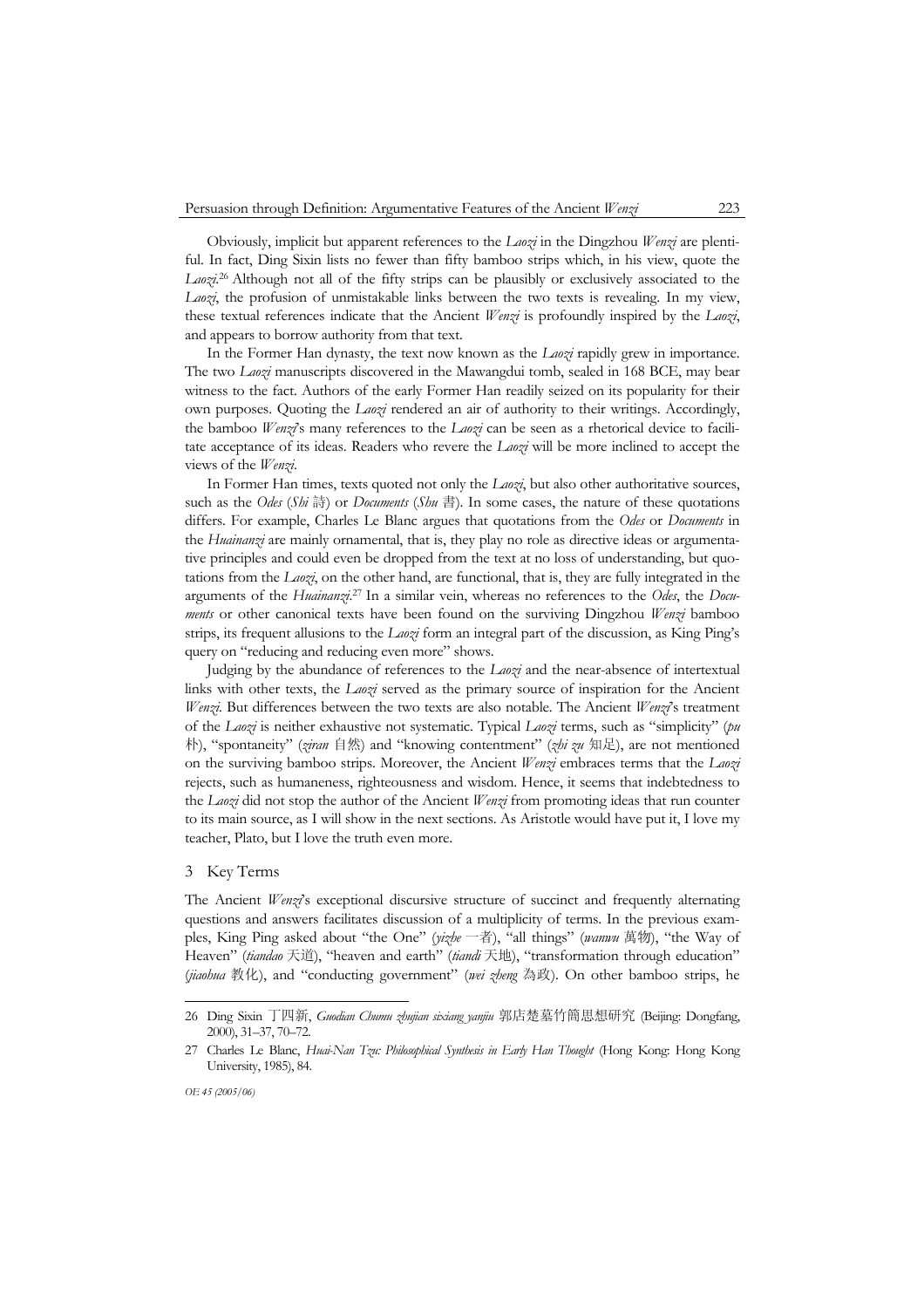inquires about "fortune and misfortune" (*huofu* 禍福), "sageness and wisdom" (*shengzhi* 聖知), "seeing the small" (*jian xiao* 見小), "preserving quietude" (*shou jing* 守靜), "employing humaneness" (*yong ren* 用仁), and "employing righteousness" (*yong yi* 用義). Several key terms occur throughout the unearthed manuscript:

| key terms |                          | frequency               |
|-----------|--------------------------|-------------------------|
| 道         | the Way                  | $68 \text{ times}^{28}$ |
| 德         | virtue                   | 36 times                |
| 義         | righteousness            | 20 times                |
| 仁         | humaneness               | 12 times                |
| 智         | wisdom                   | 9 $times29$             |
| 聖         | sageness                 | $8 \text{ times}^{30}$  |
| 萬物        | all things               | 7 times                 |
| 禍福        | fortune and misfortune   | $4 \times 31$           |
| 褿         | propriety                | 3 times                 |
| 無爲        | non-purposive action     | 3 times                 |
| 見小        | seeing the small         | 3 times                 |
| 守靜        | preserving quietude      | 2 times                 |
| 執一        | holding on to the One    | 2 times                 |
| 教化        | educative transformation | 2 times $32$            |

Distribution of key terms in the Dingzhou *Wenzi*

This table is by no means representative; an unscathed manuscript may have yielded a different distribution. Yet, it does demonstrate the range and recurrence of terms in the small and fragmentary manuscript, and leads to these four observations:

 (1) Judging by its high frequency, "the Way" is by far the most important term. With 68 occurrences it appears almost twice as often as the second most frequent term, "virtue", and this does not even include occurrences of important combinations such as "the Way of Heaven" (*tiandao* 天道).

<sup>28</sup> The graph 道 (*dao*, "the Way") occurs 88 times in the Dingzhou *Wenzi*. This includes the subordinate combinations 天之道 (*tian zhi dao*, "the Way of Heaven", 3 occurrences) or 天道 (*tiandao*, "Heaven's Way", 8x), 王道 (*wangdao*, "the way of the king", 2x), 帝王之道 (*diwang zhi dao*, "the way of emperors and kings", 1x), 致功之道 (*zhi gong zhi dao*, "the way of bringing about achievements", 1x), 聖知之道 (*shengzhi zhi dao*, "the way of sageness and wisdom", 1x), 師徒之道 (*shitu zhi dao*, "the way of troops and soldiers", 1x), (□國 之道 (*? guo zhi dao*, "the way of [governing?] the realm", 1x), and the ways of dealing with 難事 (*nanshi*, "difficult tasks", 1x) and 大事 (*dashi*, "big tasks", 1x). This leaves 68 occurrences of the Way as a distinct term in its own right, including 7 coordinate combinations with 德 (*de*, "virtue").

<sup>29</sup> The graph 知, 18 occurrences, represents both the verb *zhi* 知, "to know" (9x), and the noun *zhi* 智, "wisdom" (9x). The latter includes three occurrences of "those who possess wisdom" (*zhizhe* 智者).

<sup>30</sup> The graph 聖 (*sheng*, "sage") occurs 18 times in the Dingzhou *Wenzi*. This includes the combinations 聖人 (*shengren*, "sagely man", 6x), 聖王 (*shengwang*, "sagely king", 3x) and 古聖 (*gusheng*, "ancient sages", 1x) and leaves 8 occurrences of sageness as a distinct term in its own right, including 3 combinations with 智 (*zhi*, "wisdom").

<sup>31</sup> In addition, the Dingzhou *Wenzi* mentions the graph 福 (*fu*, "fortune") three times on its own and the graph 禍 (*huo*, "misfortune") twice in the combination 禍亂 (*huoluan*, "misfortune and rebellion").

<sup>32</sup> The Dingzhou *Wenzi* also mentions the graphs 教 (*jiao*, "to educate", 5x) and 化 (*hua*, "to transform", 3x) on their own.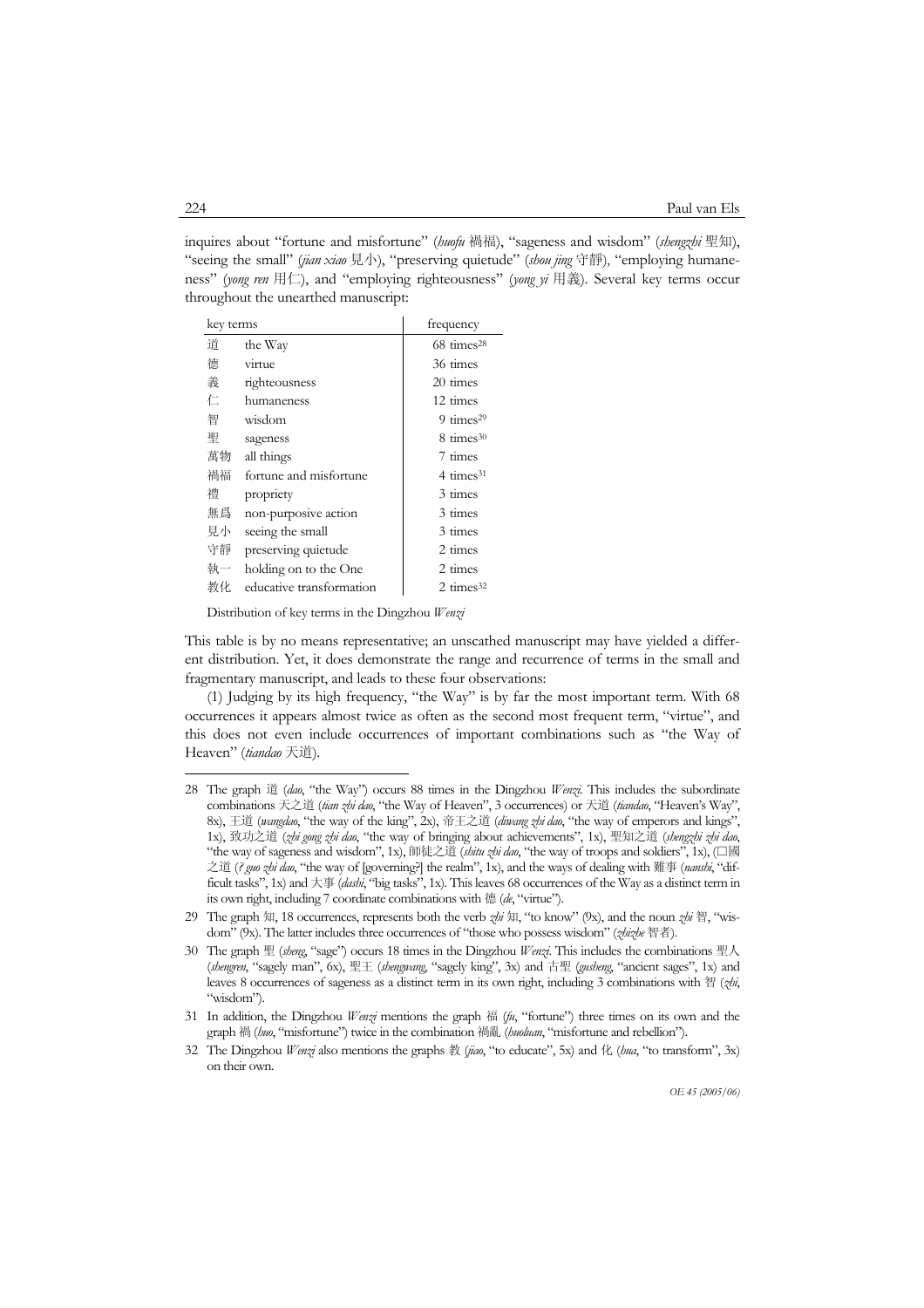(2) Occurrences of terms such as "non-purposive action" and "preserving quietude", which are all discussed in a favourable light, suggest that Ancient *Wenzi* subscribes to a quietist, non-interventionist outlook; again, not unlike the *Laozi*.

 (3) Some terms typical for early Chinese philosophical writings are absent. These include "law" (*fa* 法), "vital energy" (*qi* 氣), "vital essence" (*jing* 精), "inner feelings" (*qing* 情) and "inner nature" (*xing* 性).33 No firm conclusions can be drawn from their absence, though, because the unearthed manuscript is incomplete and these terms may have been present on bamboo strips that were consumed by the fire.

 (4) Throughout the bamboo manuscript we find binominal compounds, such as "the Way and virtue" (*daode* 道德), which occurs seven times or "humaneness and righteousness" (*renyi*  仁義), which occurs four times. We also find larger combinations of terms. For example, the text jointly refers to four distinct terms – virtue, humaneness, righteousness, propriety – as "the four guidelines" (*sijing* 四經). Such combinations of two or four terms are signs of a wellstructured text with a distinct hierarchy of terms.

 At the highest level of the Ancient *Wenzi*'s hierarchy, judging by the bamboo manuscript, seven terms stand out in terms of frequency and significance: the Way, virtue, humaneness, righteousness, propriety, sageness and wisdom. In the following sections, I analyze these terms in three clusters, a categorization suggested by the text itself.

3.1 The Way

The Way constitutes the foundation of the Ancient *Wenzi*'s worldview. Two aspects of the Way feature prominently in the text: (1) its cosmogonical dimensions, and (2) its political applications.

 (1) The Ancient *Wenzi* sees the Way as the source of all things, as evidenced by strips #2466 and #0722 of the bamboo manuscript:

生者道也,養口 That which engenders, is the Way. [That which] nourishes

[子曰﹕"道產之,德畜之,道有博]

[Wen]zi answered: "The Way produces them; virtue rears them. In the Way, there is profundity

Here, again, are references to the *Laozi*. The two bamboo fragments seem to allude to the beginning of *Laozi* 51: "The Way engenders them; virtue rears them; things shape them; circumstances complete them" (道生之,德畜之,物形之,勢成之). While the Ancient *Wenzi* does not mention "things" (*wu* 物) and "circumstances" (*shi* 勢) in this context, it agrees with the *Laozi* that the Way and virtue engender and nurture all things, respectively. In the same vein, the two texts also agree that all things depend on the Way for birth and growth. The *Wenzi* expresses this view on strips #1181, #0792 and #2469:

元也,百事之根 the origin […], the root of all tasks 生,侍之而成,侍 life, they depend on it for completion, and they depend

<sup>33</sup> The graph 法 (*fa*) appears four times as the verb "to emulate" (once on strips #0871 and #0912 and twice on #0689) and once as the noun "model" in the combination 義法 ("models of righteousness", #2208). It does not occur as a distinct term in its own right.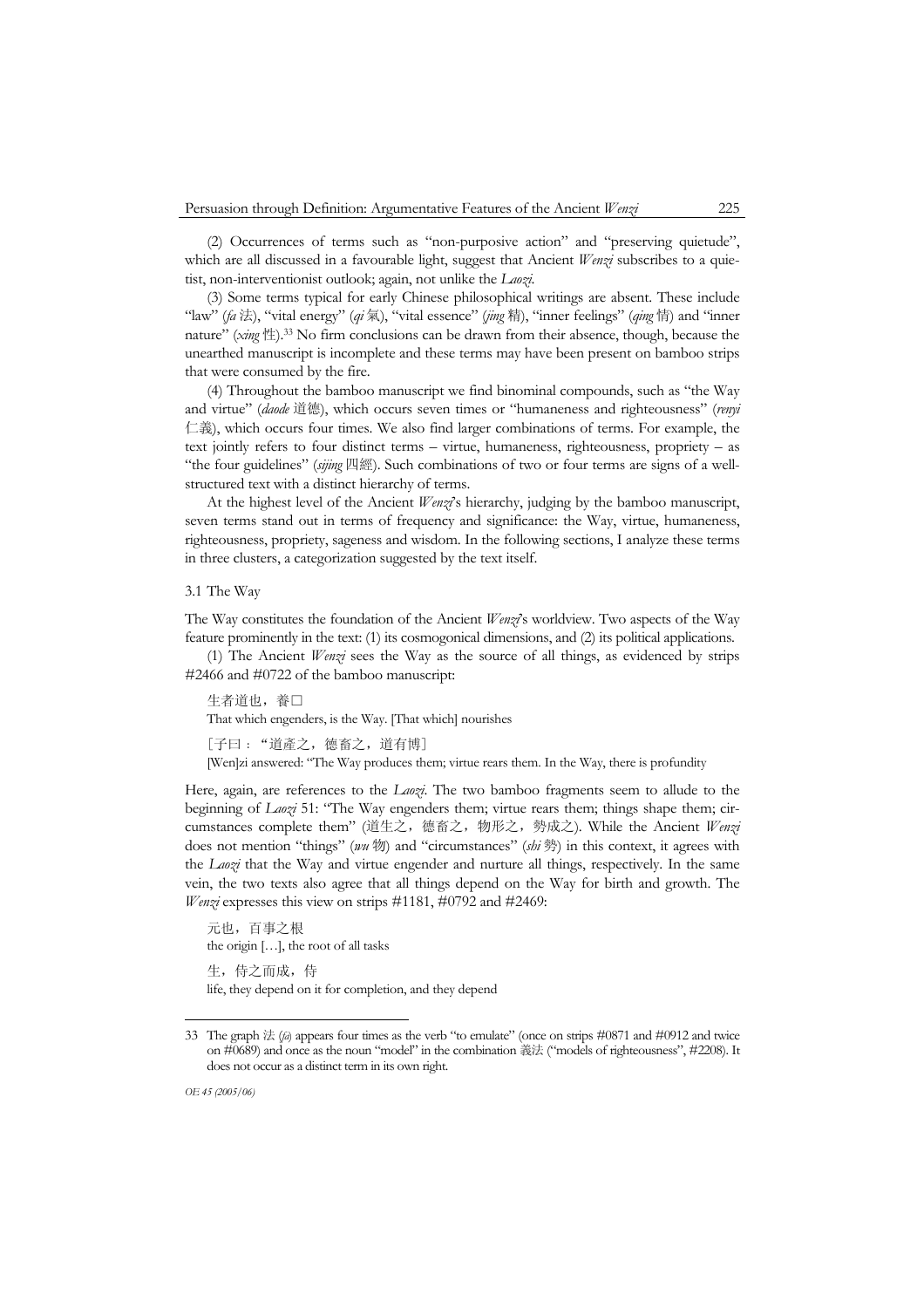而生,侍之而成,

and life, they depend on it for completion,

We know that these bamboo fragments speak of the Way, for they correspond to a passage in the Received *Wenzi* that focuses on the Way. Here is the passage, from *Wenzi* 5.1, with graphs also occurring on the corresponding bamboo strips underlined:

夫道者,德之<u>元,天之根</u>[#1181],福之門,萬物待之<u>而生,待之而成,待[</u>#0792/#2469] 之而寧。

Now, the Way is the origin of virtue, the root of heaven and the gate to good fortune. All things depend on it for their birth, they depend on it for their completion and they depend on it for their wellbeing.

There are differences between the two representations of the Ancient *Wenzi*, such as "the root of all tasks" (百事之根) on the bamboo strip versus "the root of heaven" (天之根) in the received text. Yet, the underlying idea that all things are dependent on the Way, is the same. This idea also occurs in the *Laozi*. Speaking of the Great Way, *Laozi* 34 purports that "all things depend on it for life" (萬物恃之以生). It also occurs in related texts, such as the *Guanzi*, the *Four Canons of the Yellow Emperor* (*Huangdi sijing* 黃帝四經), and the *Huainanzi*. 34 While there are variations in the actual wording of the formula, the idea in these texts is the same: since the Way creates all things, all things are dependent on it for their existence. Hence, the Ancient *Wenzi* appears to subscribe to a tradition of earlier texts that agree on this cosmogonical principle and it uses similar wording to describe this idea.

 (2) The Ancient *Wenzi*, unlike the *Laozi*, explicitly addresses a head of state, whose interest in the Way is mostly pragmatic. As a consequence, the political application of the Way receives much attention in this text. We see on the surviving bamboo strips that King Ping is deeply worried about "the mistake of lacking the Way" (無道之過, #0780). Wenzi duly warns him that "those who occupy the throne while lacking the Way are thieves of the world" (毋道立者 天下之賊也, #2442) and that if the ruler "does not steer the people by means of the Way, they will abandon him and disperse" (不御以道則民離散, #0876). In even stronger wording, he forecasts that those who lose the Way will stand "at the head of rebellions" (為亂首, #2437). Conversely, if the ruler is careful not to lose the Way, he will lead the realm away from social disorder, so that "the whole world will submit itself to him" (天下皆服, #0590) and "will not engage in battle" (不戰, #0619). Even more positively, Wenzi purports that "rulers who posses the Way are raised by heaven, supported by the earth and assisted by the spirits" (有道之

<sup>34</sup> The mystical tract titled "Inward Training" (*Neiye* 内業), transmitted as part of the *Guanzi*, says of the Way that "all things are engendered by it, all things are completed by it" (萬物以生,萬物以成). See: Harold D. Roth, *Original Tao*, 56–57. The last canon in the *Four Canons* is a verse that explicates the origin of all things from the Way. Speaking of the Way in terms of "Eternal Nothingness" (*hengwu* 恆无) and "Great Void" (*daxu* 大虛), it asserts that "all things live by acquiring it, all tasks are successfully completed by acquiring it" (萬物得之以生,百事得之以成). See: Robin D.S. Yates, *Five Lost Classics: Tao, Huang-Lao, and Yin-yang in Han China* (New York: Ballantine, 1997), 173. The opening chapter of the *Huainanzi* contains a double-negative variant, saying that "all things are not born if they do not acquire it" (萬物弗得不生). The "it" here refers to water, the softest and most pliable thing on earth, and a metaphor for the Way. In a related, more elaborate passage, the *Huainanzi* speaks of "the Way of high antiquity" (太上之道) and maintains that all creatures wait for it and "only then they are born" (待而後生) and "only then they die" (待之後死). See: D.C. Lau and Roger T. Ames, *Yuan Dao: Tracing* Dao *to its Source* (New York: Ballantine, 1998), 66–67.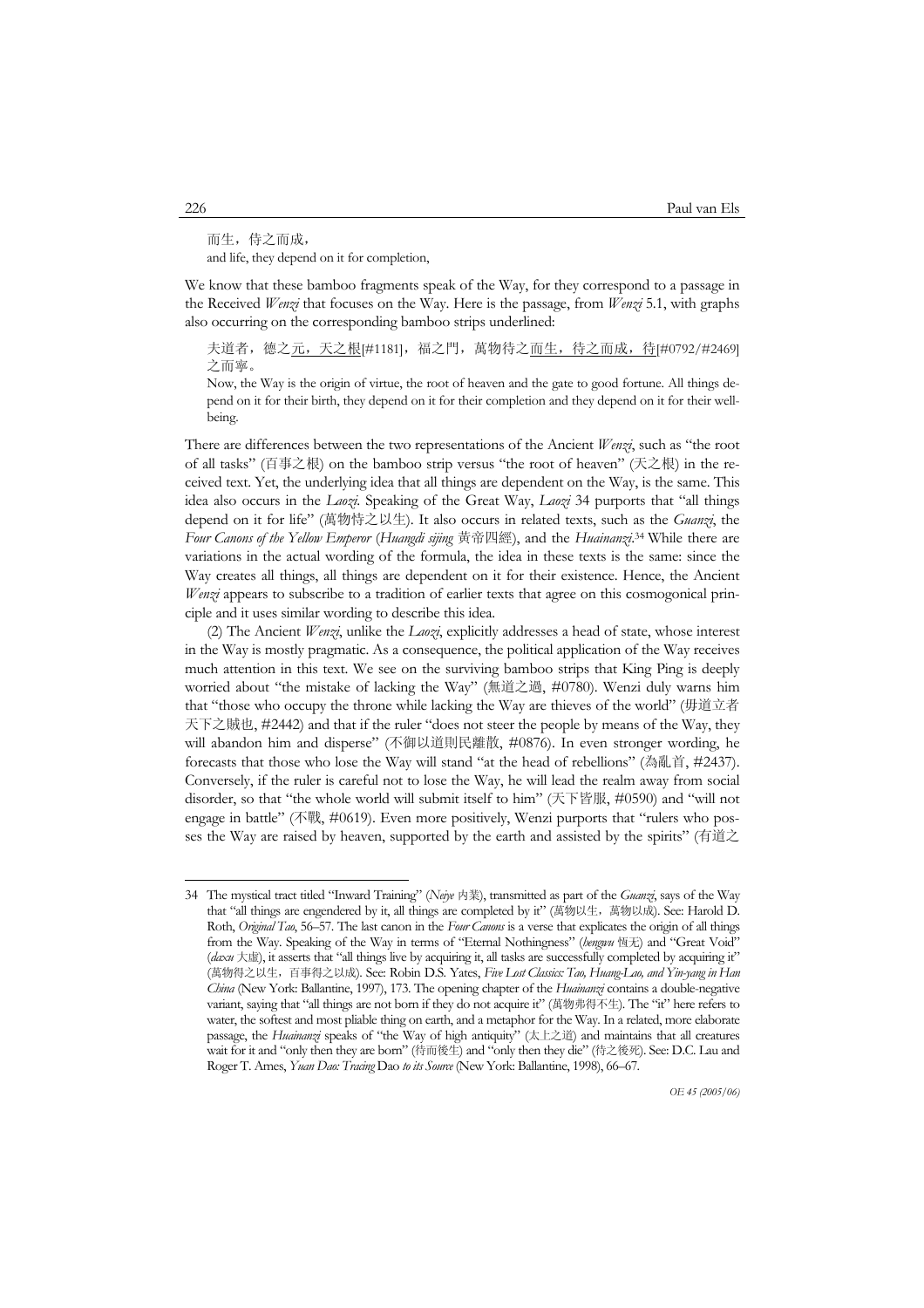君,天舉之,地勉之,鬼神輔, #0569). Statements such as these, however fragmentary, demonstrate the text's concern for the Way as the guiding principle in the political realm.

 How can the ruler obtain and maintain the Way? The answer is that he should emulate "the Way of Heaven" (天之道). This appears to be an important term in the Ancient *Wenzi*, because the unearthed bamboo fragments mention it no less than 11 times. The Ancient *Wenzi* sees the Way of Heaven as a process of natural growth and, by extension, as a model for moral conduct. A discussion on this topic survives in two forms: a fragmentary version on five bamboo strips, and a modified but more elaborate version in the received text. I first offer the passage in *Wenzi* 5.1 and then the related bamboo strips:

夫道者,原產有始,始於柔弱,成於剛強[#0581],始於短寡,成於眾長[#2331],十圍之 木始於把,百仞之臺始於下[#1178],此天之道也。聖人法之,卑者所以自下[#0871],退 者所以自後, 儉者所以自小, 損之所以自少, 卑則尊, 退則先, 儉則廣, 損[#0912]則 大, 此天道所成也。

Now, the Way in its original production has a beginning. It begins as soft and weak and reaches completion as hard and strong. It begins as short and few and reaches completion as many and long. *A tree of ten arm's lengths in circumference begins as the size of a fist, a tower of one hundred feet in height begins at the base*. 35 This is the Way of Heaven. Sages emulate this: through humility they lower themselves, through retreat they position themselves behind, through restraint they make themselves small and through reduction they make themselves few. By being humble they are honored, by retreating they advance, by restraining themselves they expand and by reducing they grow large. This is brought about by Heaven's Way.

Below are the corresponding bamboo strips  $(\#0581, \#2331, \#1178, \#0871, \#0912)$ :<sup>36</sup>

產于有,始于弱而成于強,始于柔而

was produced in "being". It began as weak and reached completion as strong. It began as soft and

于短而成于長, 始寡而成于眾, 始 as short and reached completion as long. It began as few and reached completion as many. It began

之高始于足下,千[方之群始于寓強],

a height of […] begins from under the feet, a crowd of a thousand sides begins with sheltering the strong

聖人法于天道,[民者以自下],

Sages emulate Heaven's Way, those who belong to the common people take this to lower themselves

卑、退、斂、損,所以法天也。"平王曰:

humility, retreat, restraint and reduction is what they use to emulate Heaven." King Ping asked:

In the Ancient *Wenzi*, as the bamboo strips and the corresponding passage in the received text both suggest, the Way of Heaven refers to the workings of nature and represents the universal Way in the natural world around us. It is described as a process of growth, a natural tendency

<sup>35</sup> The italicized phrase is a paraphrase of *Laozi* 64, and the related bamboo strip, #1178, yet another proof of the Ancient *Wenzi*'s dependency on the *Laozi*.

<sup>36</sup> Note that these strips are placed together by the research team in their reconstruction of the Dingzhou *Wenzi* because of the correspondence between the strips and the above passage in the received text. While the strips were probably part of one discussion in the Ancient *Wenzi*, we cannot rule out the possibility that they were part of different discussions, only to be joined together by the editor who revised the *Wenzi* after the Latter Han.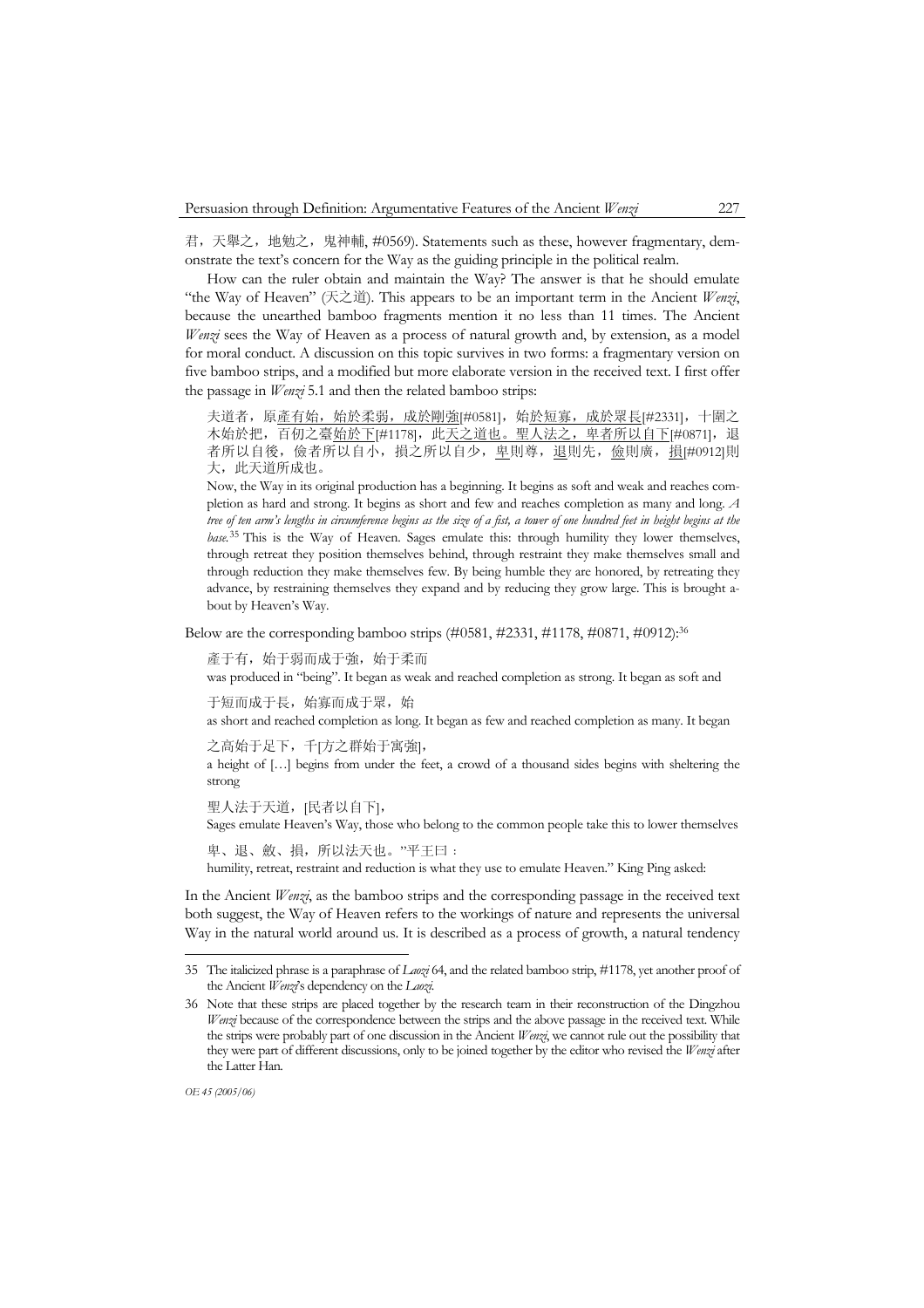to grow from small to large, in number, size, length, strength, and so on. Because of this natural tendency, the Way of Heaven serves as a model for good conduct. In the natural world, things spontaneously grow from short to long, from weak to strong, and so on. Rulers who emulate this pattern do not strive to become famous, powerful or wealthy, but lower themselves, position themselves behind and make themselves small. In so doing, they advance, expand, grow large and strong; and therefore they are honoured by others. They do not demand respect, but receive this spontaneously once they successfully follow the patterns of the Way of Heaven.

 In sum, the Ancient *Wenzi* sees the Way as the source of all things and, as the Way of Heaven, as a guide for morally good conduct. These two aspects, both heavily influenced by the *Laozi*, combine to form a central theme in the Ancient *Wenzi*, which we have already encountered in various manifestations, namely that to obtain the Way and become mighty and exalted, the ruler first has to become insignificant and small.

### 3.2 The Four Guidelines

In the Ancient *Wenzi*'s hierarchy of terms, the Way is followed by virtue, humaneness, righteousness and propriety, in that order. Virtue is second to the Way in terms of frequency (judging by my statistic analysis of the bamboo fragments, above) and importance. Its importance is nicely encapsulated on strip #0737 of the bamboo manuscript, which rhymes that "accumulating resentment leads to one's perishing, while accumulating virtue makes one a king" (積怨成 亡,積德成王). Other strips warn against "lacking virtue" (*wu de* 無德), or encourage the practices of "cultivating virtue" (*xiu de* 脩德) or "employing virtue" (*yong de* 用德). Notably, the same encouragements apply to "the Way and virtue", which confirms the special relationship between these two terms and makes it difficult to distinguish between their respective functions.

 In the Ancient *Wenzi*, virtue is related to the Way, on the one hand, and to humaneness, righteousness and propriety, on the other. The text often mentions the Way and virtue together, sometimes even as a compound, and it collectively refers to virtue, humaneness, righteousness and propriety as the "four guidelines". The Ancient *Wenzi*'s view on the respective functions of the four guidelines as well as their relationship to each other and to the Way now survives on six bamboo fragments and in a related passage in section 5.3 of the received text:

故脩其德則下從令, 脩其仁則下不爭, 脩其義則下平正, 脩其禮則下尊敬, 四者既, 國 家安寧。故物<u>生者道也[</u>#2466],長者德也,愛者仁也,正者義也,敬者禮也。不畜不 養,不能遂長,不慈<u>不愛,不能成遂,不正[</u>#0600]不匡,不能久長,不敬不寵,不能貴 重。故德者民之所貴也,仁者民之所懷也,義者民之所畏也,禮者民之所敬也,此四 [#2259]者,文之順也,聖人之所以御萬物也。君子無德則下怨,無[#0591]仁則下爭,無 義則下暴,無禮則下亂,四[#0895/0960]經不立,謂之無道[#0811],無道不亡者,未之有 也。

Therefore, if you cultivate virtue, those below will follow orders. If you cultivate humaneness, those below will not contend. If you cultivate righteousness, those below will be fair and upright. If you cultivate propriety, those below will be honourable and respectful. Once all four are cultivated, the realm will be secure and calm.

Therefore, what engenders the things is the Way, what makes them grow is virtue, what makes them caring is humaneness, what makes them upright is righteousness, and what makes them respectful is propriety. If you do not rear or nurture them, they cannot be brought up. If you do not show kind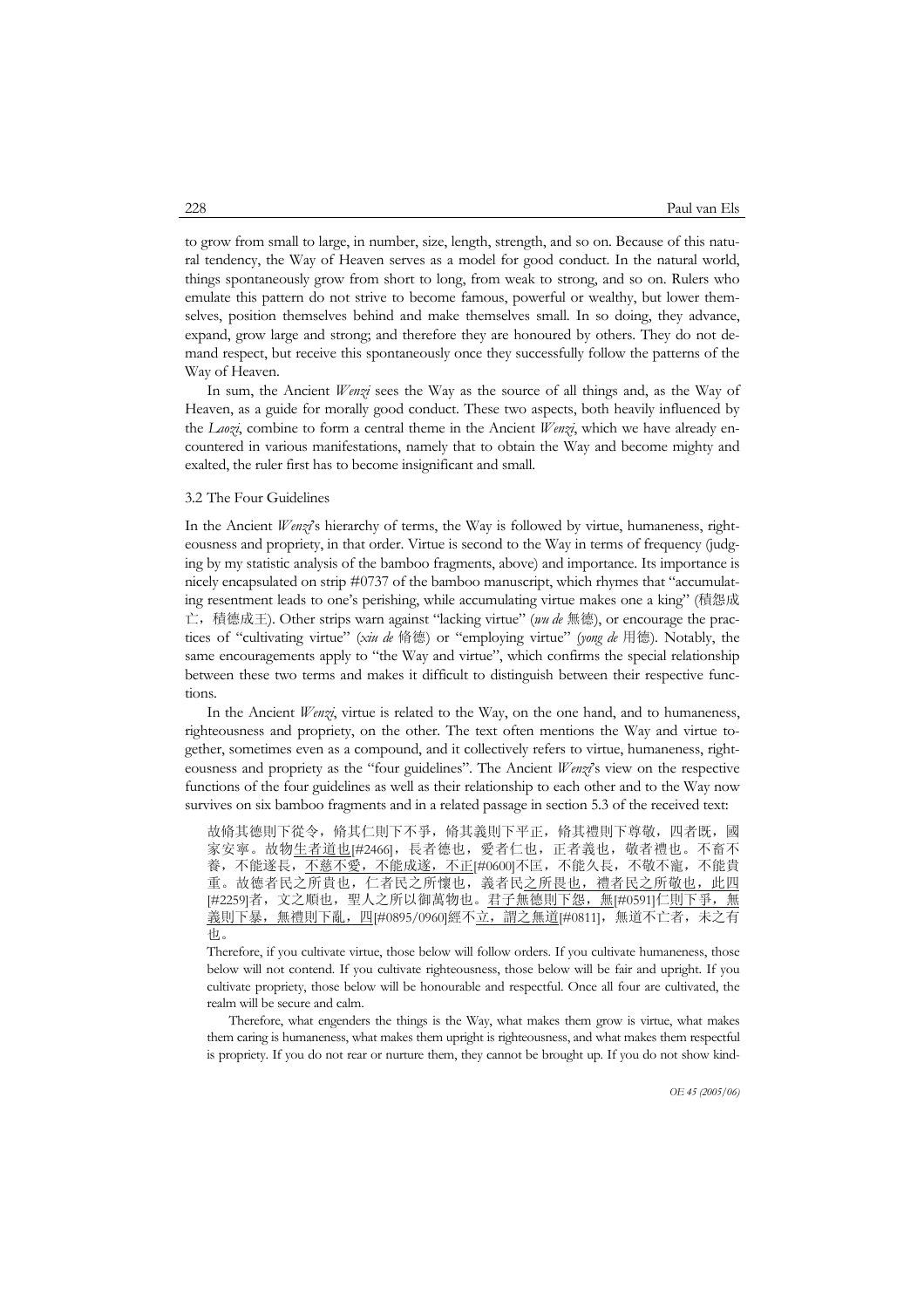ness and care, they cannot be successful. If you do not make them upright and irreproachable, they cannot live long. If you do not make them respectful and honourable, they cannot be valued highly.

Therefore, virtue is what the people value, humaneness is what the people cherish, righteousness is what the people hold in awe, and propriety is what the people respect. These four are the sequence of cultivation and the means whereby the sage steers all things. If the ruler lacks virtue, those below will feel resentment. If he lacks humaneness, those below will contend. If he lacks righteousness, those below will be violent. If he lacks propriety, those below will be rebel. If these four guidelines are not established, this is called lacking the Way. It has never occurred that someone who lacked the Way did not perish.

These are the corresponding strips (#2466, #0600, #2259, #0591, #0895/0960, #0811):

生者道也, 春□

That which engenders, is the Way. [That which] nourishes

[不慈不愛],不能成遂,不正 If you do not show kindness and care, they cannot be successful. If you do not make them upright

之所畏也,禮者民之所□也。此四 is what they hold in awe, and propriety is what the people [X]. These four

踰節謂之無禮。毋德者則下怨,無 exceeding the regular intervals is called "lacking propriety". Without virtue, those below will feel resentment. Without

則下諍,無義則下暴,無禮則下亂。四 those below will forward criticism. If he lacks righteousness, those below will be violent. If he lacks propriety, those below will rebel. If these four

□立,謂之無道,而國不

[X] are not established, this is called "lacking the Way" and when the realm does not

Each of the four guidelines has its own function: *virtue* is what "those below" value because it makes them grow; if virtue is properly applied, they will follow orders; otherwise, they will feel resentment; *humaneness* is what those below cherish because it makes them care for others; if humaneness is properly applied, they will not contend; otherwise, they will engage in dispute; *righteousness* is what those below hold in awe because it makes them upright; if righteousness is properly applied, they will be fair and honest; otherwise, they will be violent; *propriety* is what those below revere because it makes them respectful; if propriety is properly applied, they will be honourable and reverent; otherwise, they will rebel.

 In the Ancient *Wenzi*'s view, each quality is indispensable in the process of bringing order to the realm. Only when all four are cultivated will the realm be calm and secure. This is in sharp contrast with the *Laozi*. According to *Laozi* 38, the ruler should turn to virtue only when he has lost the Way, to humaneness only when he no longer has virtue, and so on. The *Wenzi* sets the same hierarchy for the four qualities, but it only agrees with the *Laozi* on the succession of terms, not on their regression. In the *Wenzi*, one quality is not worth more or less than another. The ruler needs all four guidelines to steer the people. Indeed, when taken together, they are of equal importance to the Way. Failing to establish the four guidelines equals lacking the Way, which ultimately leads to one's downfall.

 In sum, the four guidelines complement the Way as the cornerstones of the Ancient *Wenzi*. The Ancient *Wenzi*'s evaluation of the four terms, especially humaneness, righteousness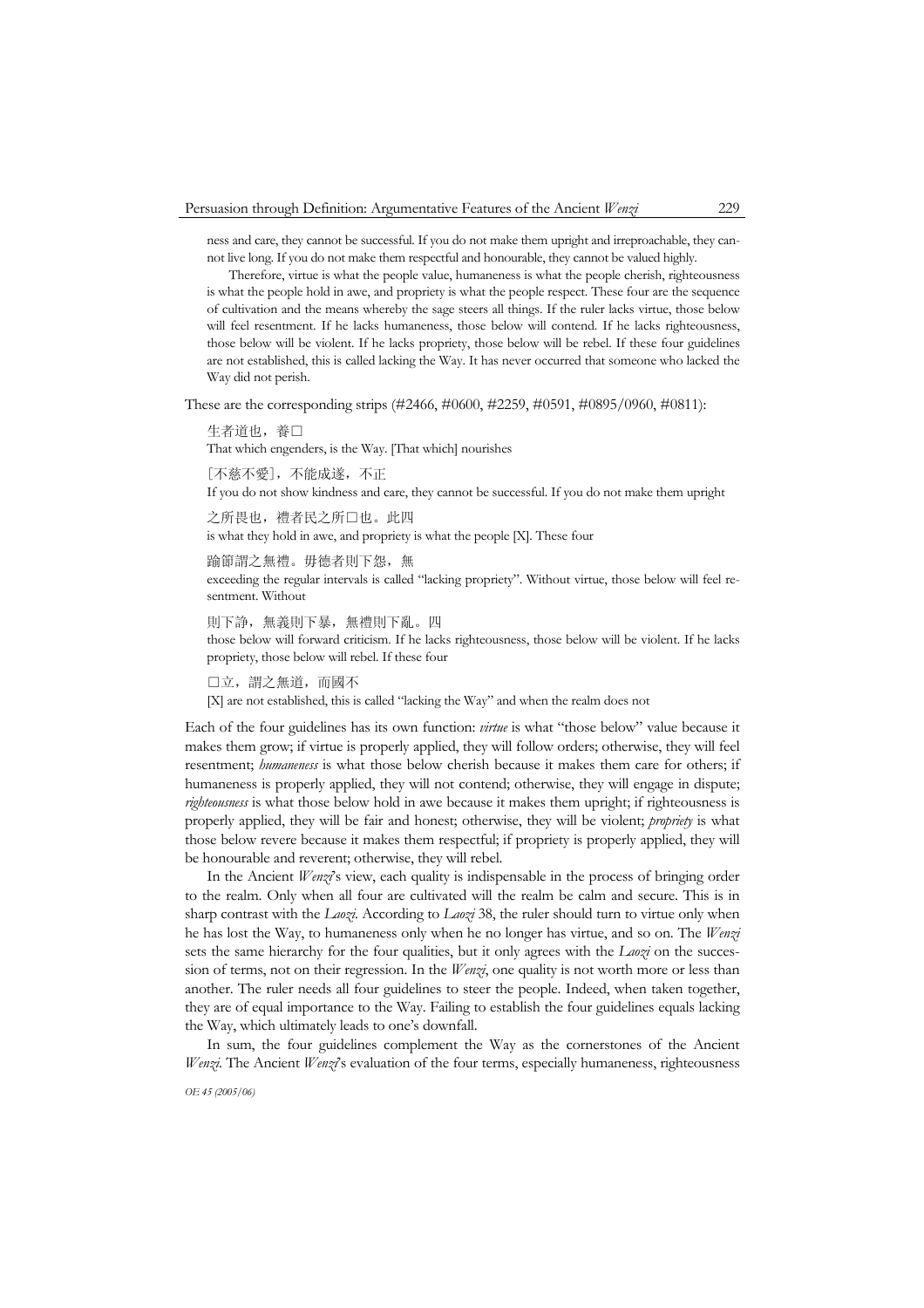and propriety, differs markedly from the *Laozi*. In its oldest known form, the *Laozi* does not condemn humaneness, righteousness and propriety. In fact, the three *Laozi* bamboo manuscripts discovered in the Guodian tomb, which was sealed before 278 BCE, hardly mention humaneness, righteousness and propriety at all.<sup>37</sup> Criticism of these notions appears to have been introduced into the text after the Guodian tomb was closed, most likely in response to growing importance attached to these notions by other thinkers, especially those in the Confucian line of thought. In the early Former Han dynasty, when the Ancient *Wenzi* was likely created, the *Laozi* already included this anti-Confucian polemic. Indeed, the two *Laozi* silk manuscripts discovered in the Mawangdui tomb, closed in 168 BCE, open with the passage that is now *Laozi* 38, on the regression of humaneness, righteousness and propriety. The Ancient *Wenzi* adopts the conceptual framework offered by this new polemical *Laozi*, that is, it mentions the four guidelines in the same succession, but distances itself from the *Laozi*'s harsh rhetoric. Instead, it subscribes to the contemporaneous positive appraisals of humaneness, righteousness and propriety, so as not to affront fellow-thinkers who advocate these notions, while adapting their conceptual meaning according to its own persuasion. In so doing, the Ancient *Wenzi* promotes ideas that run counter to the *Laozi*, its primary source. The most striking example in this respect is propriety. The *Laozi* rejects propriety as the lowest of all qualities, claiming that it "stands at the head rebellions" (亂之首), but the Ancient *Wenzi* asserts the very opposite: if the ruler "lacks propriety, those below him will rebel" (無禮則下亂).

### 3.3 Sageness and Wisdom

-

In addition to the Way and the four guidelines, another pair of terms is required for a successful rule: "sageness" (*sheng* 聖) and "wisdom" (*zhi* 智). The Ancient *Wenzi* discusses sageness and wisdom in parallel arguments, a discussion that now survives on six bamboo fragments and, in modified form, in section 5.5 of the received text:

文子問聖智。老子曰:聞而知之,聖也[#0896/1193],見而知之,智也。聖人嘗聞[#0803] 禍福所生<u>而擇其道,智者嘗見禍福[#1200]成形而擇其行[#0765],</u>聖人知天道吉凶,故知 禍福所生, 智者先見成形[#0834],故知禍福之門。聞未生聖也,先見成[#0711]形智也, 無聞見者,愚迷。

Wenzi asked about sageness and wisdom. Laozi answered: "To hear something and recognize it is sageness. To see something and recognize it is wisdom. The sagely man constantly hears where fortune and misfortune appear and adjusts his way accordingly. The wise man constantly sees fortune and misfortune taking shape and adjusts his conduct accordingly. The sagely man recognizes the good and ill portents of Heaven's Way and therefore knows where fortune and misfortune appear.

<sup>37</sup> The status of the three Guodian bamboo manuscripts remains the subject of debate (see: Sarah Allan and Crispin Williams, *The Guodian* Laozi*: Proceedings of the International Conference, Dartmouth College, May 1998* (Berkeley: The Society for the Study of Early China, 2000), 142–146.). For present purposes, I jointly refer to the three manuscripts as "Guodian *Laozi*", to distinguish them from later versions (Mawangdui, Heshanggong, Wang Bi and others). Notably, humaneness and righteousness occur in *Laozi* 5, 8, 18, 19 and 38; propriety in *Laozi* 31 and 38. The Guodian *Laozi* lacks 8 and 38. Guodian *Laozi* A contains what is now *Laozi* 5, but without the famous statement against humaneness. Guodian *Laozi* A also contains *Laozi* 19, but instead of humaneness and righteousness, it fulminates against other notions. (See Allan and Williams, *The Guodian* Laozi, 160–161.) In the Guodian *Laozi*, humaneness and righteousness are only mentioned in the equivalent of *Laozi* 18, which claims that they appear after the Way has been rejected. Propriety occurs once, in the Guodian *Laozi* C equivalent of *Laozi* 31, which mentions it in a combination, not as a distinct term in its own right.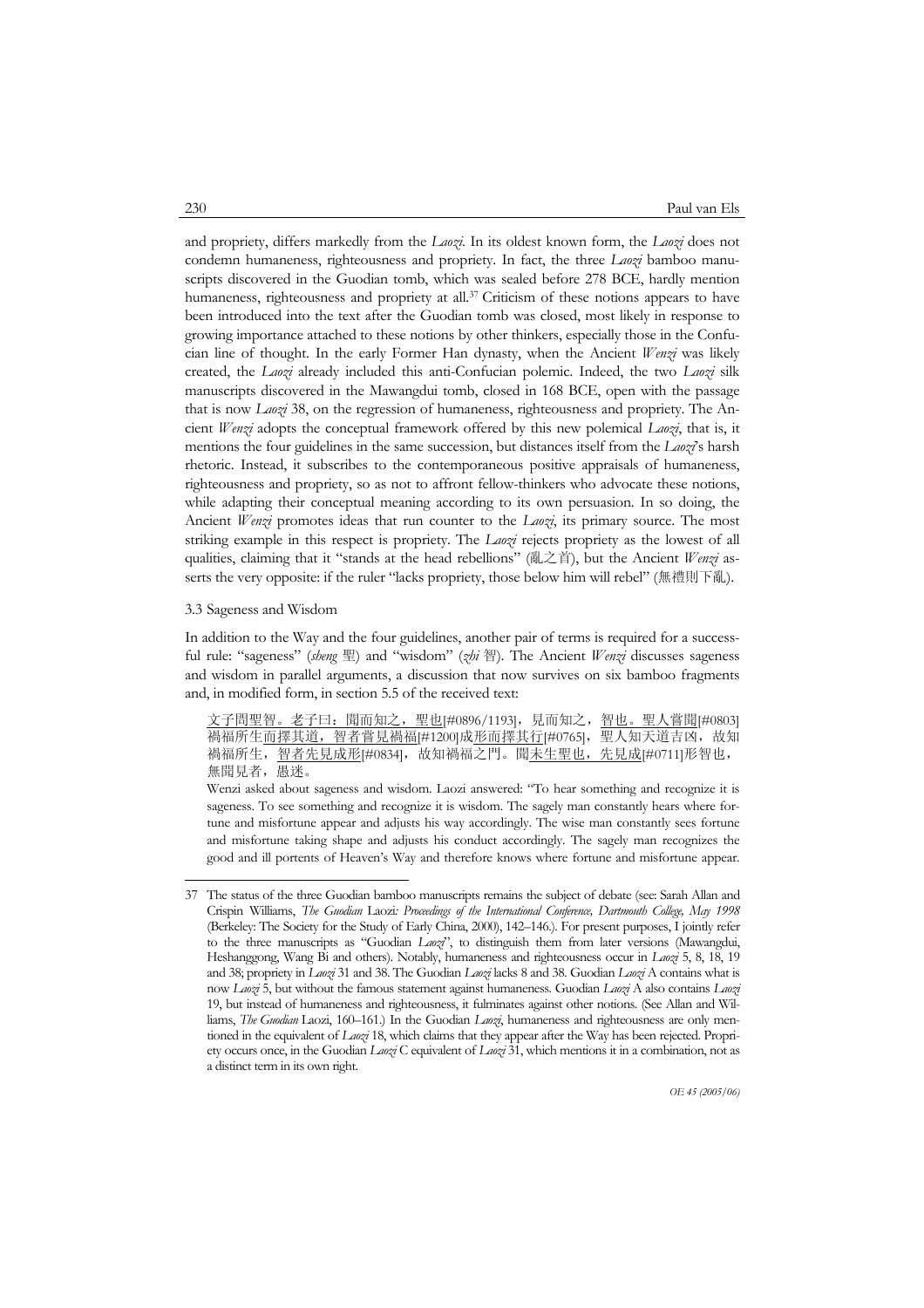The wise man foresees their taking shape and therefore knows the gate to fortune or misfortune. To hear what has not yet appeared is sageness. To foresee something taking shape is wisdom. Those who lack both hearing and sight are stupid and confused."

These are the corresponding strips (#0896/1193, #0803, #1200, #0765, #0834, #0711):

知。"平王曰:"何謂聖知?"文子曰:"聞而知之聖也 wisdom." King Ping asked: "What is meant by sageness and wisdom?" Wenzi answered: "To hear something and recognize it is sageness.

知也。故聖者聞∥ is wisdom. Therefore, the sagely man hears

而知擇道。知者見禍福 and knows how to adjust the way. The wise man sees fortune and misfortune

[刑],而知擇行,故聞而知之,聖也。 shape and knows how to adjust conduct. Therefore, to hear something and recognize it is sageness.

知也成刑(形)者,可見而 is knowledge. That which takes shape can be seen and

未生,知者見成 has not yet appeared. The wise man sees [things] taking

The terms sageness and wisdom gained currency at an early stage in the development of Chinese thought. The *Analects* (*Lunyu* 論語) mentions them, but never in conjunction. They occur together in texts such as the *Mencius* 孟子, the *Xunzi* 荀子 and the *Doctrine of the Mean* (*Zhongyong* 中庸). The most exhaustive elaboration on sageness and wisdom, however, occurs in the *Essay on the Five Conducts*. This text advocates the development of human character through the cultivation of five forms of proper conduct, and it regards sageness and wisdom as the highest forms of conduct.38

 The *Five Conducts* is in many ways analogous to the *Wenzi*. Both juxtapose sageness and wisdom, relate them to hearing and sight, and regard them as extra sensitive forms of sensory perception. Sageness is no ordinary form of hearing, but full awareness of what one hears; wisdom, no ordinary seeing, but full awareness of what one sees. Both texts express this idea with the phrases: "to hear something and recognize it is sageness" (聞而知之, 聖也) and "to see something and recognize it is wisdom" (見而知之, 智也). But there are also differences.

 In the *Five Conducts*, sageness and wisdom refer to the worthy man and to the way of the gentleman. To see a worthy man is called "clarity of sight" (*ming* 明), but to actually recognize him as such is called wisdom. To hear the way of the gentleman is called "sharpness of hearing" (*cong* 聰), but to actually recognize it as such is called sageness. Hence, those who have internalized and harmonized sageness and wisdom develop the means to recognize worthies and gentlemen, which eventually results in proper moral conduct.

 In the Ancient *Wenzi*, on the other hand, sageness and wisdom refer to fortune and misfortune, two terms that are crucial to the Ancient *Wenzi* but absent from the *Five Conducts*. Fortunate and unfortunate events can be perceived through ordinary hearing or sight, but

<sup>38</sup> For more on the *Essay of the Five Conducts*, see Mark Csikszentmihalyi, *Material Virtue: Ethics and the Body in Early China* (Leiden: Brill, 2004).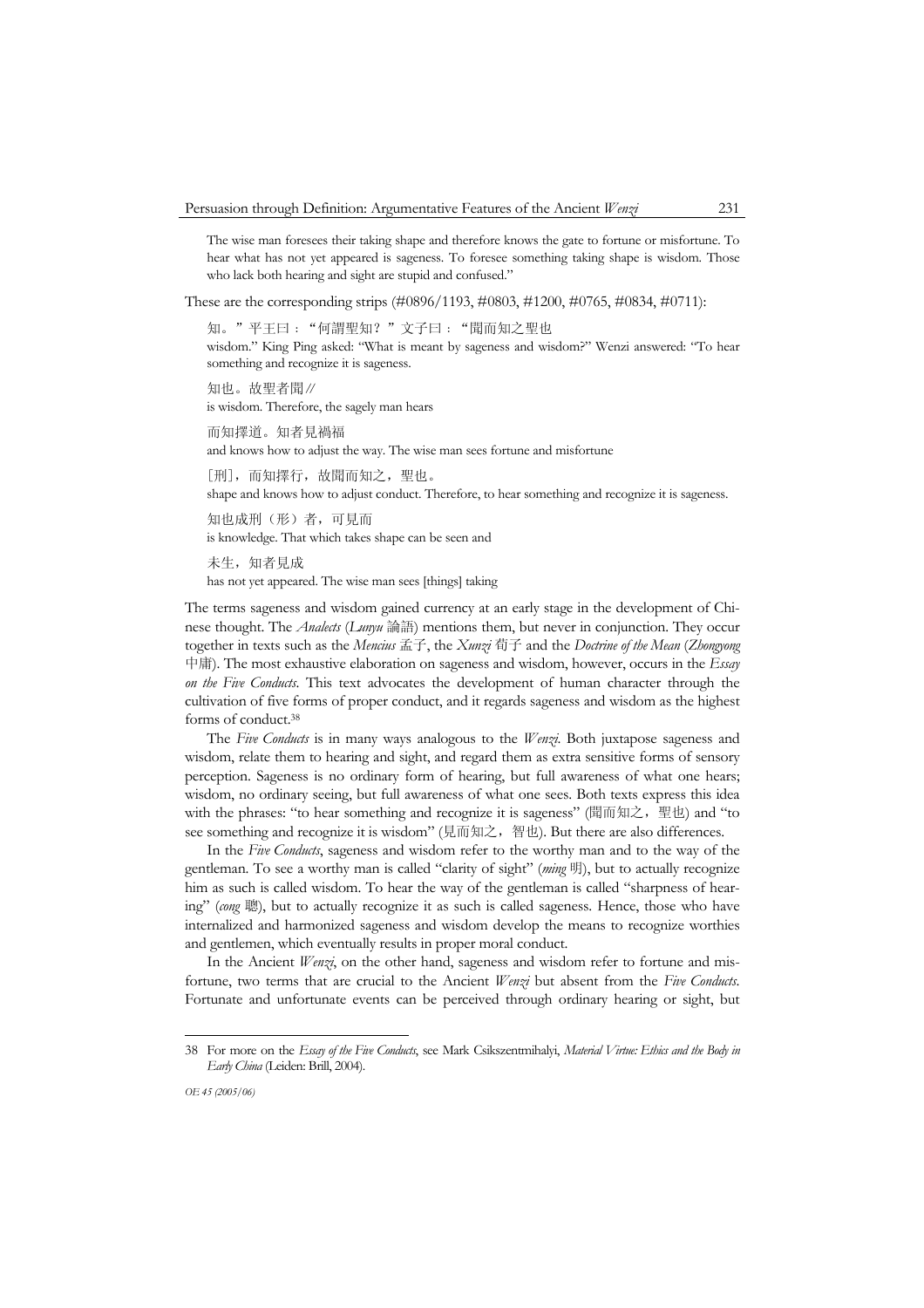those who perceive them through sageness and wisdom reach a deeper awareness. Ordinary people, using plain hearing and sight, perceive instances of fortune and misfortune only after they have appeared, when it is too late. They notice a horse gone missing only after it has bolted. Sageness and wisdom perceive fortune and misfortune earlier than that. Wisdom is to foresee fortune and misfortune, that is: to see event *y* that leads to result *z*. Sageness is to forehear fortune and misfortune, that is: to hear portent  $x$  that leads to event  $y$  that leads to result *z*. To continue the analogy, wisdom allows one to perceive a horse that is about to bolt, just in time to prevent it from doing so, whereas sageness makes one recognize the stable's open doors as a stimulus for the horse to run off.

 In the Ancient *Wenzi* (that is, in the original version of the bamboo manuscript, not in the modified version of the received text, where Laozi answers a question of his disciple Wenzi), this exposition on sageness and wisdom is offered as advice to a ruler, King Ping, emphasizing their function in the political domain. The primary concern of the text is how to avert misfortune and ensure fortune. Ordinary rulers notice fortune and misfortune only after the event. They perceive foreign invasions or internal uprisings only once they are well under way. The ruler who masters wisdom sees increasing numbers of enemy troops at his borders or skirmishes and conflicts taking place in his realm, and thus perceives an impending invasion or revolution as it is building up. The ruler who masters sageness hears the invasion or revolution before enemy soldiers or local conflicts have started to appear, and is thus able to prevent even the very precursors of the crisis.

 In sum, the Ancient *Wenzi*, a Former Han text, may have borrowed the notions of sageness and wisdom and the two parallel phrases ("to hear something …") from the *Five Conducts* or a related text, but it changed their conceptual content. It ignores the original moral connotations of sageness and wisdom (as the highest forms of conduct) and, instead, it promotes them as extra sensitive forms of sensory perception of great importance in the sociopolitical realm. In so doing, the Ancient *Wenzi* challenges the *Laozi*'s evaluation of these notions. Similar to humaneness, righteousness and propriety, the *Laozi* in its earliest form does not denounce sageness and wisdom. In fact, the three Guodian manuscripts hardly mention sageness and wisdom at all.<sup>39</sup> In the early Han dynasty, as evidenced by the two silk manuscripts of Mawangdui, the *Laozi* already rejects the two terms. *Laozi* 19, the same chapter that condemns humaneness and righteousness, urges the reader to "exterminate sageness and discard wisdom" (絕聖棄智); and *Laozi* 65 criticizes those who "use wisdom to govern the realm" (以智治國) for being "thieves of the realm" (國之賊). Notably, the Ancient *Wenzi* not only reserves the term "thieves of the world" (天下之賊) for "those who occupy the throne while lacking the Way" (毋道立者), as I have shown earlier, but it also suggests that those who lack sageness and wisdom are ignorant. In other words, by the time when the *Laozi* had reached a standardized form, full of anti-Confucian polemic, the Ancient *Wenzi* reverts the *Laozi*'s harsh rhetoric and ascribes positive functions to sageness and wisdom.

<sup>39</sup> The content of what is now *Laozi* 65, with its pronounced anti-wisdom sentiments, is absent from the Guodian manuscripts; and while Guodian *Laozi* A contains the content of what is now *Laozi* 19, it fulminates against what modern scholars interpret as "scholarly rhetoric", not against sageness and wisdom. See Allan and Williams, *The Guodian* Laozi, 61, 66–67, 151.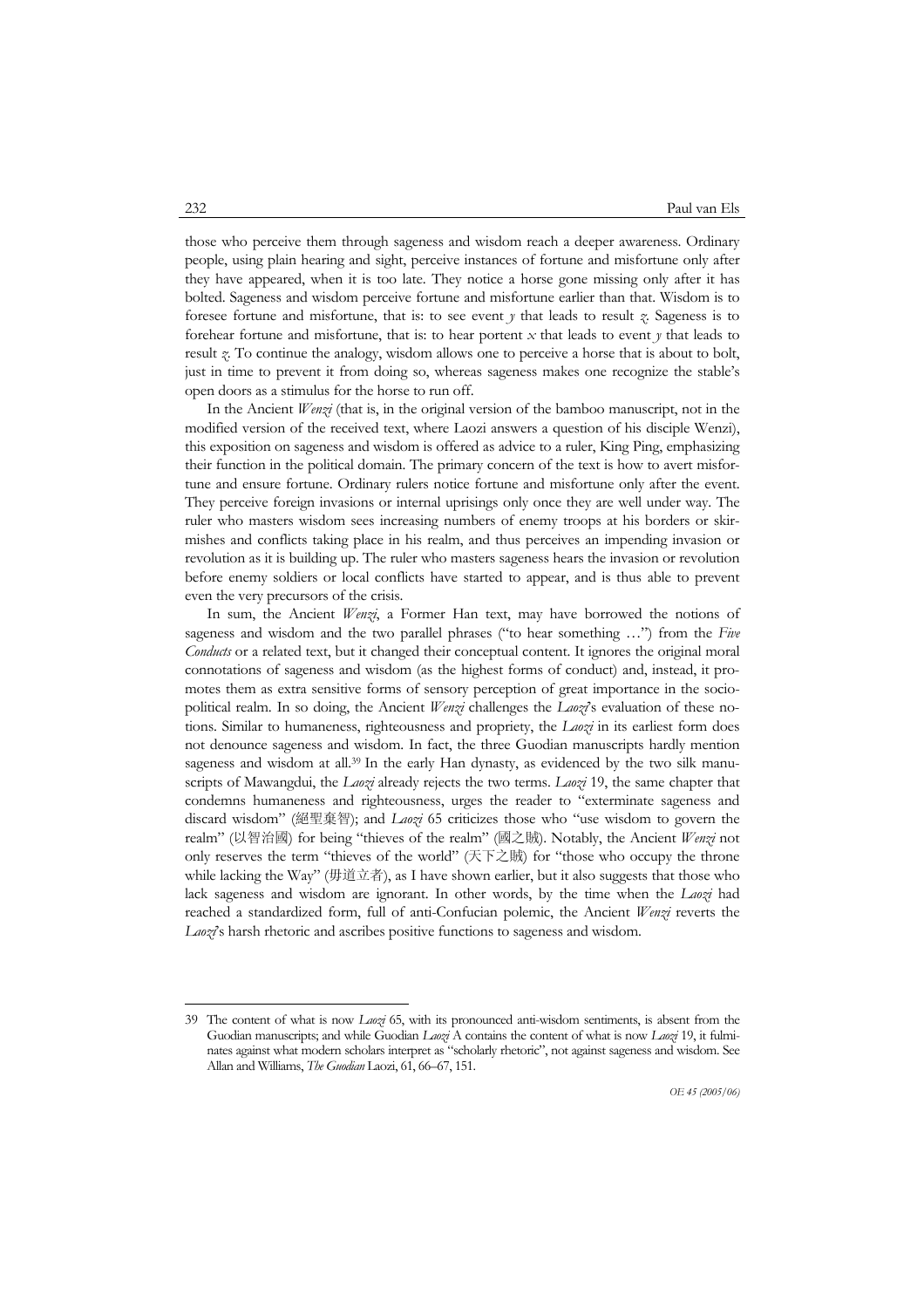#### 4 Historical Context

As I have shown in section 2, recent analyses of the transcribed bamboo strips, by Wang Bo and Zhang Fengqian, among others, suggest that the Ancient *Wenzi* was probably authored in the early stages of the Former Han dynasty. A more precise date is difficult to establish, because the fragmentary status of the source material does not allow full view of the original text. Hence, to make further statements about the date or context of the Ancient *Wenzi* is to enter the realm of speculation. But with no other options left, even speculation can be useful.

 According to historiographical treatises such as *Shiji* 史記 and *Hanshu* 漢書, the first decades of the Former Han witnessed major debates on the course the new dynasty had to take. In particular the period that spans the reigns of Emperor Wen 漢文帝 (r. 179–157 BCE), Emperor Jing 漢景帝 (r. 156–141 BCE) and the beginning of Emperor Wu 漢武帝 (r. 140–87 BCE), was marked by fierce conflict between court officials who advocated a quietist, noninterventionist style of government and those who were in favour of launching campaigns against the Xiongnu 匈奴, demanding the loyalty of Han-enfeoffed feudal kings and reducing the power of rich merchant families and landowners.40 If the Ancient *Wenzi* were composed against the background of these debates—which, I believe, is not unlikely in view of its content—it appears to subscribe to the first stance, that of the non-interventionists.

 As my analysis of key terms in the Ancient *Wenzi* shows, the Way is seen as the guiding principle in government. The good ruler emulates the Way of Heaven, which means he should not strive to be grand, powerful, and so on, but humbly and respectfully aim to be weak and small. If he succeeds, strength and growth will come by themselves, just like a river grows through the voluntary contribution of water from tributaries. The people will submit to the ruler if he governs them on the basis of moral. If he implements virtue, humaneness, righteousness and propriety, his inferiors will follow orders and care for one another, they will be fair and honest, honourable and reverent, and will not contend, or so the Ancient *Wenzi* says. Hence, even without the ruler's coercion, they will follow him of their own accord. The noninterventionist policies of the Ancient *Wenzi* are also displayed by terms such as nonpurposive action and preserving quietude, which play important roles in the text. In fact, if the ruler possesses sageness and wisdom, the Ancient *Wenzi* suggests, he does not need to intervene, for he can foresee and forehear the portents of misfortunate events, and thus prevent even the very precursors of any crisis.

 The Ancient *Wenzi* promotes this quietist message in the form of a dialogue between King Ping and Wenzi. I believe that in its supposed historical context, neither the discursive structure nor the names of the interlocutors are a coincidence.

Given that *ping*  $\overline{P}$  carries the literal meaning of "peace" and that *wen*  $\overline{X}$  in its meaning of "civility" is often placed in opposition to *wu* 武, "martiality", even the names of the two protagonists possibly reflect the non-interventionist stance of the text. Although King Ping probably refers to the first ruler of the Eastern Zhou dynasty, the appearance of his otherwise unknown advisor called Wenzi may add an extra dimension, for their names possibly represent important values of the text.

<sup>40</sup> In *Shiji* and *Hanshu*, members of these factions are referred to as "Huang-Lao 黃老" and "Ru 儒", respectively. For a discussion of their debates, see Hans van Ess, "The Meaning of Huang-Lao in *Shiji* and *Hanshu*," *Études chinoises* 12.2 (1993): 161–177.